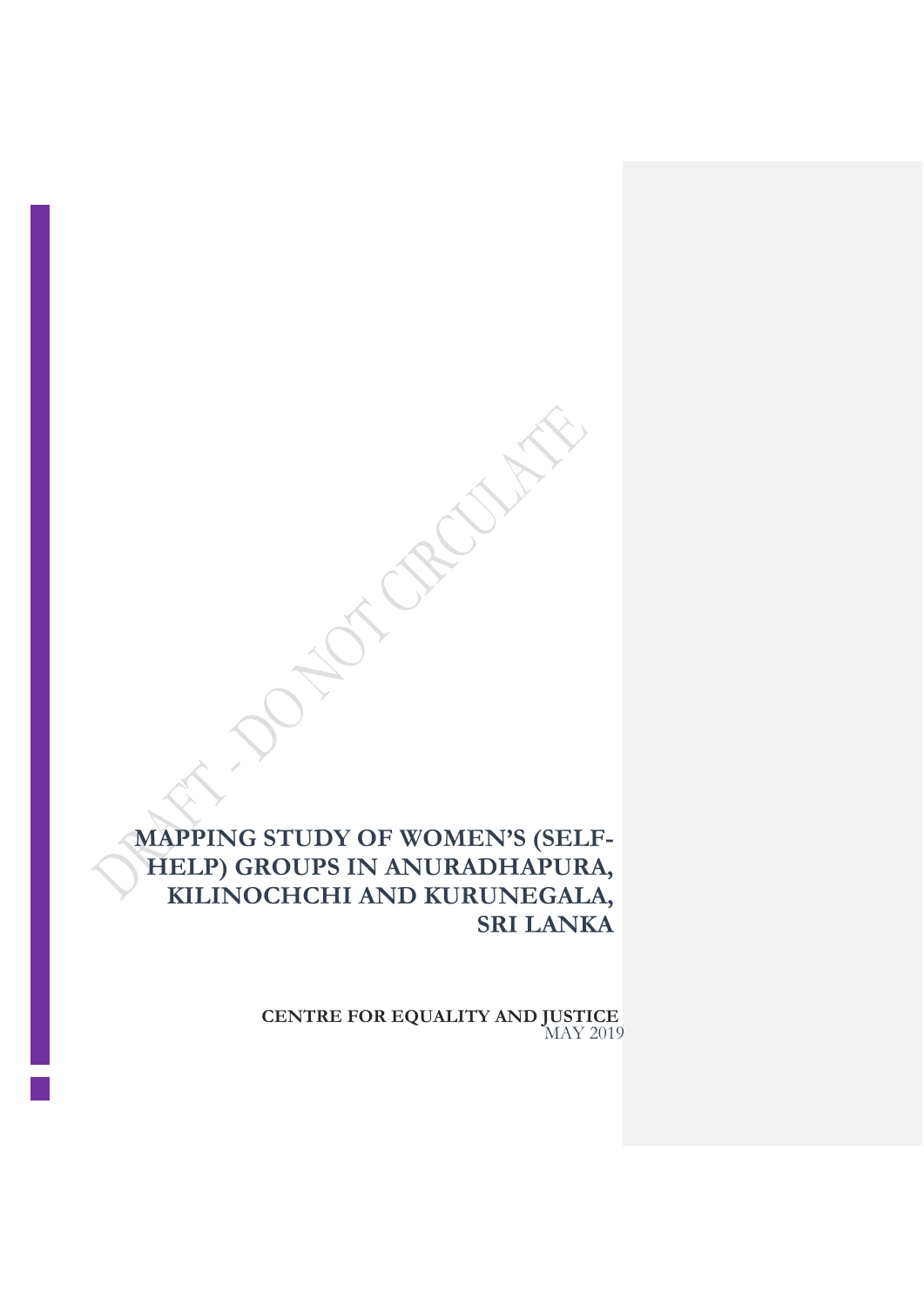#### <span id="page-1-0"></span>**EXECUTIVE SUMMARY**

This mapping exercise aims to understand women's experiences with self-help groups in three districts of Sri Lanka, to ultimately identify potential areas of engagement in the future. It recognises the strong presence of women's rights activism in the country. The key findings of the mapping exercise reveal an in-depth understanding of issues faced by women heads of households. It provides elaborative personal narratives of women that substantiate the claim that gender-based discriminations significantly hinder every aspect of women's lives. The women from Anuradhapura highlights issues faced by women widowed by their military husbands. The women from Kilinochchi speaks of socio-cultural and economic challenges of women heads of households who have either lost their husbands in the war or enforced disappearances. The women from Kurunegala share that the widows of military husbands continue to be mistreated by society. Most women speak of sexual exploitations. The women emphasise that the women are not outside of any community. The lack of development and underdevelopment of women certainly takes a toll on the overall wellbeing of the community. The experiences of women validate that there is a need for regularising intervention programmes that aim to support women heads of households from a women's rights-based perspective. Simultaneously, the women heads of households are willing to be part of reshaping the future of women's organising in small groups. Based on such illuminating voices of women, the exercise makes several recommendations that can positively influence the formation, functions, and values of self-help groups.

<span id="page-1-1"></span>**Keywords:** Post-war Sri Lanka, Women's Groups, Self-help Groups, Intervention Programmes, and Women Heads of Households.

1

#### **MAP OF SRI LANKA**

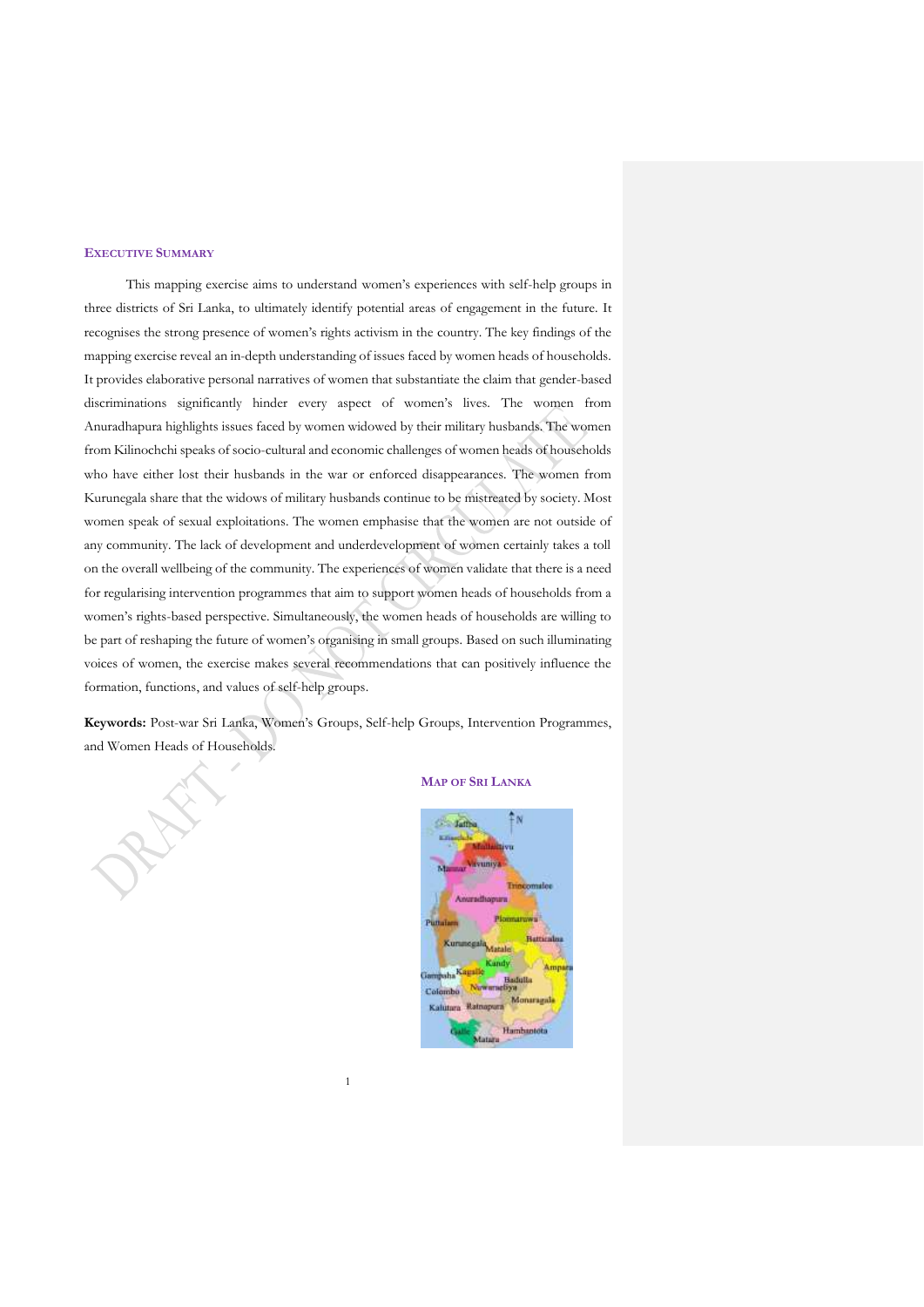# **Table of Contents**

| Intersection of Social Values and Financal Burdens of Single Women  12 |  |
|------------------------------------------------------------------------|--|
|                                                                        |  |
|                                                                        |  |
|                                                                        |  |
|                                                                        |  |
|                                                                        |  |
|                                                                        |  |
|                                                                        |  |
|                                                                        |  |
|                                                                        |  |
|                                                                        |  |
|                                                                        |  |
|                                                                        |  |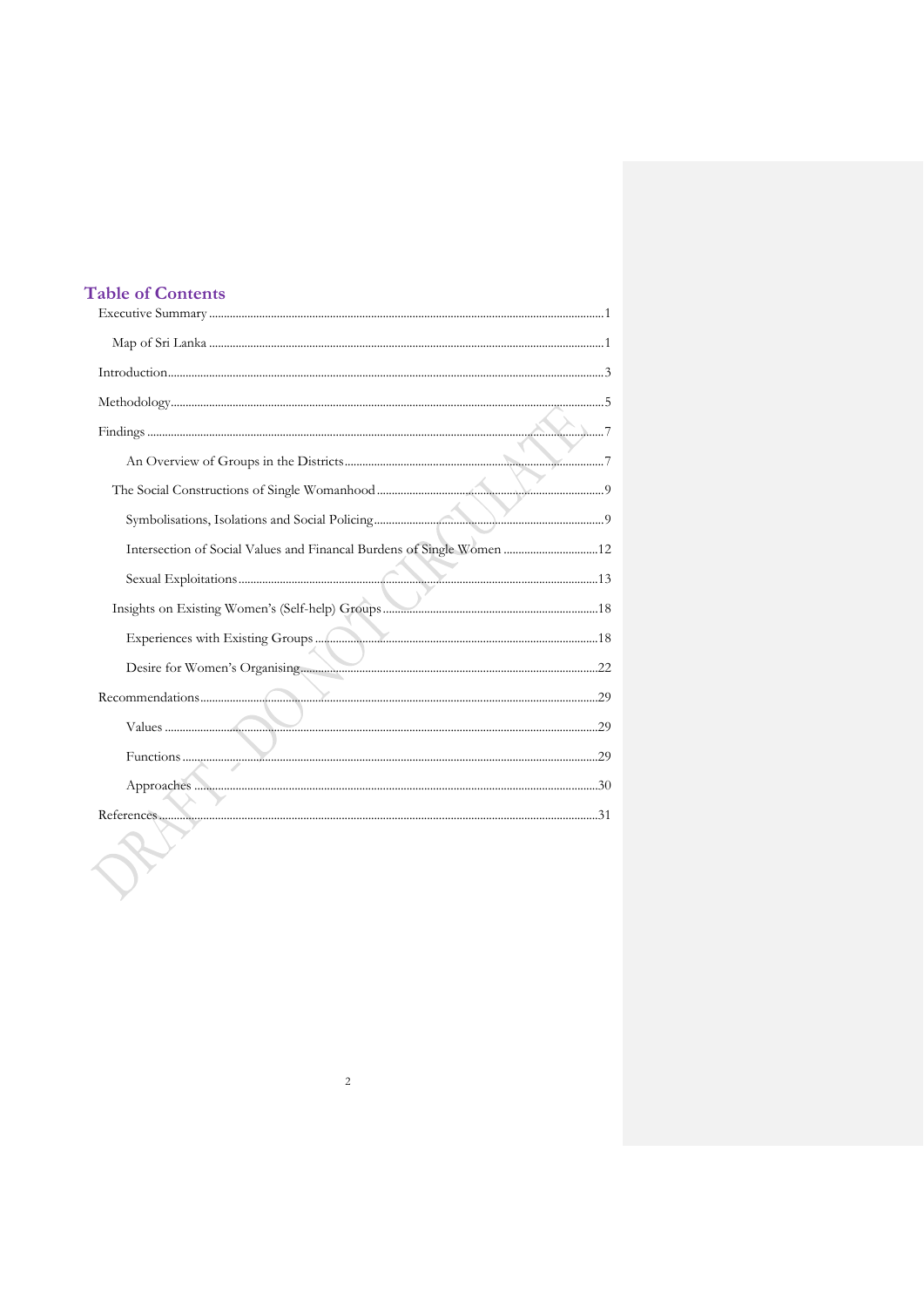## <span id="page-3-0"></span>**INTRODUCTION**

The Convention on the Elimination of all Forms of Discrimination against Women (the CEDAW Convention, 1979<sup>1</sup>) has guidelines to explore ways in which the convention's framework can be used in assessing the real situation of women who experience intersectional discrimination on the basis of gender, race, ethnicity, sexual orientation, marital status, age, and religion. Sri Lanka ratified CEDAW in 1981.

Gender-based discriminations against women in Sri Lanka is multifaceted and closely connected to the violent history of the three decades long war that ended in May 2009. However, the conflict between the ethnic groups that triggered the war still exists. The precariousness of everyday lives, even in the context of post-war, plays a significant role in the lives of people across the country. For instance, violence within and between communities, especially violence against women and girls, lack of access to infrastructural benefits, limited and/or no access to land that one owns or has cared for an extended period of time (mostly during the time of war), lack of job opportunities, and the consequences of accumulated trauma and unaddressed psychosocial problems. In reality, the majority of people, who had been directly affected by the war in terms of loss of loved ones, loss of property, livelihoods and everyday lives, are distressed by the assumed 'state of peace' (Maatram Foundation, 2015). Since 2009, Sri Lanka has also been affected by communal tensions triggered by religious extremists. Mostly, mosques and churches were attacks. While this mapping exercise was being carried out, a series of brutal blasts killed hundreds of lives in different parts of the country<sup>2</sup>.

Gender-based discriminations often intersect with the dynamics of such ongoing violence based on ethnicity and religion. Hence, the history of women's rights activism has also remained dynamic to be able to address emerging issues that discriminate women in various contexts. For instance, women's involvement in labour movements, land resolution, against ethnic divisions,

j

<sup>1</sup> https://www.un.org/womenwatch/daw/cedaw/

<sup>2</sup> <https://groundviews.org/2019/04/22/easter-sunday-attacks-key-updates/>

[https://groundviews.org/2019/05/08/security-freedom-and-co-existence-after-the-easter-sunday-attacks-in-sri](https://groundviews.org/2019/05/08/security-freedom-and-co-existence-after-the-easter-sunday-attacks-in-sri-lanka/)[lanka/](https://groundviews.org/2019/05/08/security-freedom-and-co-existence-after-the-easter-sunday-attacks-in-sri-lanka/)

<https://himalmag.com/easter-sunday-blasts-sri-lanka-april-2019-tisaranee-gunasekara/>

<https://edition.cnn.com/2019/04/28/opinions/sri-lanka-attack-threatens-fragile-peace-ananda-jegathesan> <https://www.theguardian.com/commentisfree/2019/apr/23/sri-lanka-violence-minorities-christians-muslims>

[http://ices.lk/wp-content/uploads/2018/04/The-Chronic-and-the-Entrenched-Mr.-Gihan-Book-FINAL-WEB-](http://ices.lk/wp-content/uploads/2018/04/The-Chronic-and-the-Entrenched-Mr.-Gihan-Book-FINAL-WEB-PDF.pdf)[PDF.pdf](http://ices.lk/wp-content/uploads/2018/04/The-Chronic-and-the-Entrenched-Mr.-Gihan-Book-FINAL-WEB-PDF.pdf)

[https://www.academia.edu/37434371/The\\_Constitutional\\_Practice\\_of\\_Ethno-Religious\\_Violence\\_in\\_Sri\\_Lanka](https://www.academia.edu/37434371/The_Constitutional_Practice_of_Ethno-Religious_Violence_in_Sri_Lanka) [https://www.cpalanka.org/wp-content/uploads/2016/04/Dynamics-of-Sinhala-Buddhist-Ethno-Nationalism-in-](https://www.cpalanka.org/wp-content/uploads/2016/04/Dynamics-of-Sinhala-Buddhist-Ethno-Nationalism-in-Post-War-Sri-Lanka.pdf)[Post-War-Sri-Lanka.pdf](https://www.cpalanka.org/wp-content/uploads/2016/04/Dynamics-of-Sinhala-Buddhist-Ethno-Nationalism-in-Post-War-Sri-Lanka.pdf)

<http://www.ft.lk/article/617872/Religious-violence-in-Sri-Lanka:-A-new-perspective-on-an-old-problem> <http://thepicturepress.org/intolerance-and-islamaphobia-in-post-war-sri-lanka/>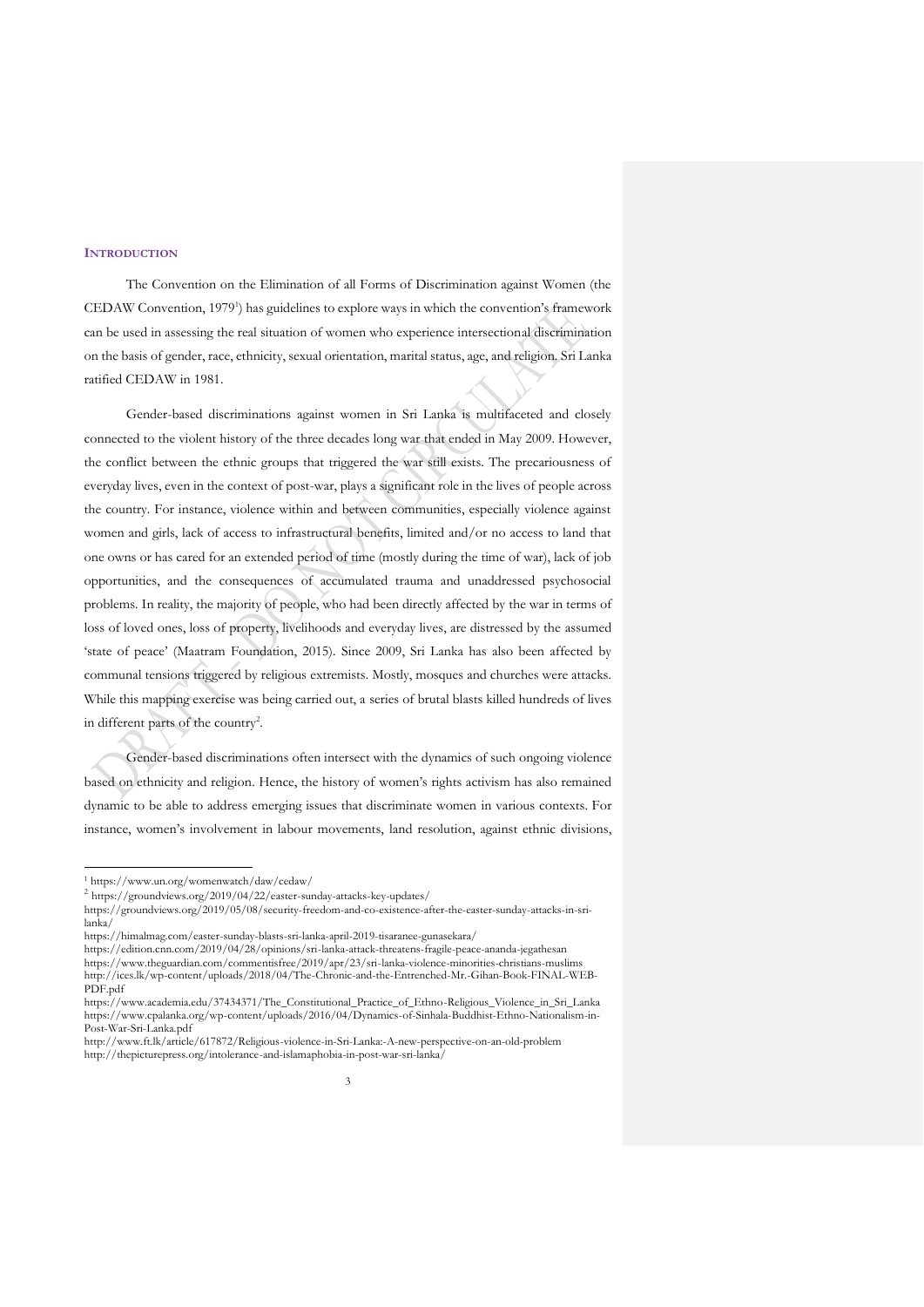anti-militarisation efforts, peacebuilding movements, and against violence against women (Abeysekera, 1999; de Alwis, 1997; de Mel, 2007; Kodikara, 2012; Jayawardena, 1986).

In this context, women mobilising in groups to show their resilience and strength has been an essential element in the history of women's rights work in Sri Lanka (de Alwis, 1997; Maunaguru, 2007; Samuel, 2006). It is a strategy started by women's movements and later was expanded by governmental and non-governmental organisations. For example, saving groups and Women's Rural Development Societies.

The current mapping exercise validates that gathering in small or large groups are not a new concept to women. This exercise is a significant departure of a long-term multifaceted intervention project with single women heads of households, including women deserted and widowed by their military husbands and women who lost their husbands in the war or with missing husbands due to political and socio-cultural turmoil of the war-country. The intervention proposes to engage with women in groups that can be identified as self-help groups (SHGs). The findings of the mapping exercise provide insights on the relevance of women's groups (as the term selfhelp group is not in the everyday vocabulary), issues that single women like to highlight, and the future of women's organising in groups with enhanced focus and efficiency to be better advocates for themselves as well as women from their communities.

A few recurring concerns shared by the women from the North and Northcentral parts of Sri Lanka include lack of access to livelihood activities, protection issues, the social stigmatisation of single womanhood and widowhood, and the need for women's organising in small groups to work towards their wellbeing. It was noted that the primary reason that motivates most women to come together in small groups was to find a livelihood opportunity. Initially, they shared that their hope is to get some kind of a livelihood assistance from this particular interaction as well. However, when probed to reflect on their everyday experiences about enhancing the overall wellbeing of themselves and their families, the women elaborated their realities beyond financial struggles.

The mapping exercise suggests that some of the questions that need to be continually addressed and approached with a gender-sensitive analytical lens include; what are gendered aspects of social and economic spheres that influence the everyday lives of single women heads of households, how do they manage the gendered relations of social hierarchies that have embedded controls over all aspects of women's lives, and what are the methodological challenges and strategies to be unfolded in order to ensure that a critical analytical perspective emerges beyond the simplified interpretations of complexities of everyday lives.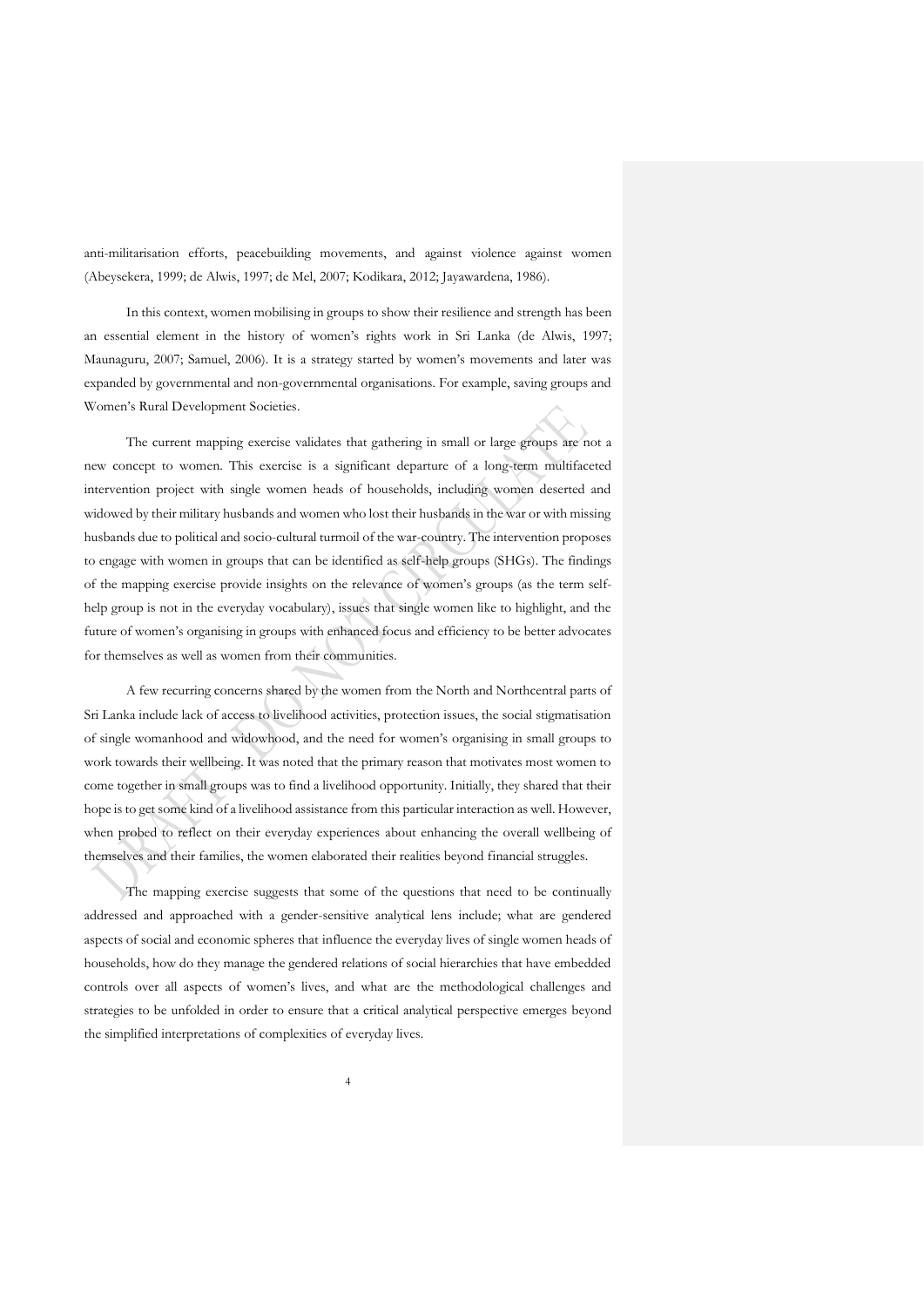# <span id="page-5-0"></span>**METHODOLOGY**

*"Today, the development of women is seriously hampered by lack of awareness and recognition, on all levels, of their actual and potential economic contribution"*

Els Postel and Joke Schrijvers write the above quote in their edited book titled 'A Woman's Mind is Longer than a Kitchen Spoon' in 1980.

Driven by the critical awareness denoted by the above quote, the mapping exercise aims to identify women's self-help groups and collectives in Anuradhapura, Kilinochchi and Kurunegala districts of Sri Lanka. While exploring the existing women's self-help groups and collectives, the mapping exercise identifies gaps – both in terms of issues and locations – where the identification of new self-help groups also takes place with the hope of future collaborations.

Based on insights from the literature review and a few initial discussions with partner organisations staff from the three districts, the method of data collection primarily applied qualitative methods such as individual interviews and focused group discussions (FGDs). The guiding questions mainly focused on the formation, functions, and issues addressed by self-help groups and collectives. They also attempted to understand the nature of women's involvement in such groups and collectives and their purposes along with strategies, if any, identified by women.

| Data Collected at a Glance                       |                   |               |
|--------------------------------------------------|-------------------|---------------|
|                                                  |                   | Number of     |
|                                                  | Number of         | Focused Group |
|                                                  | <b>Interviews</b> | Discussions   |
| District (villages covered)                      | Conducted         | Conducted     |
| Anuradhapura (Kekirawa, Vilachchiya,             |                   |               |
| Kepittikolawa, and Anuradhapura Town)            |                   | 5             |
| Kilinochchi (Mullaipoonga, Ithavil, Thambagamum, |                   |               |
| Vannaankerni, Iyakachchi, Ramanathapuram,        |                   |               |
| Kanakapuram, Mawadiyamman, Pallikudha,           |                   |               |
| Mudkomban, Poonakary)                            | 6                 | 9             |
| Kurunegala (Ibbagamuwa, Mawathagama,             |                   |               |
| Polgahawela, Redeegama, Maho, and Wariyapola)    | 8                 | 3             |
| Total                                            | 23                |               |

The number of participants in a focused group discussion varied between 10 and 15 with a few exceptions. The partner organisation in each district selected the number of Grama Niladhari division to be included. All participants were female heads of households from different socioeconomic backgrounds. The youngest were in their eayler twenties and the oldest were in their late sixties. A majority of them were married women with chidren, except a few. Some have support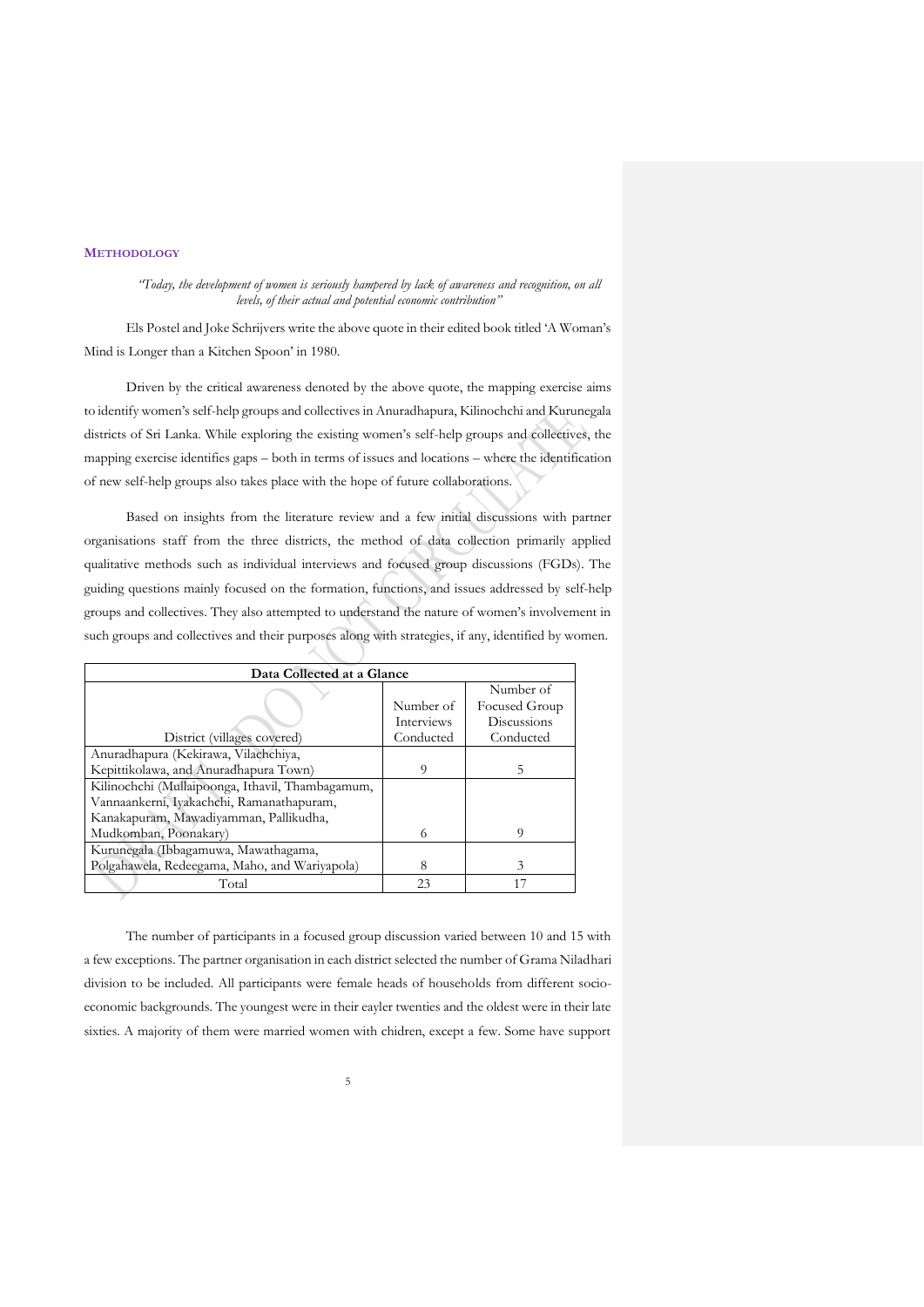from their extended families. Most do not. The category of female heads of households include separated from their husbands, missing husbands, deserted by their husbands, divorced, widows, and women living with husbands who are unable to generate an income due to their disability. **In the context of this report, the term single women represent all these variations.** One or two members of the partner staff were present at almost all interviews and focused group discussions. It helped to create a rapport with the participants and hopefully, will be helpful for future interventions that emerge from this mapping exercise.

The mapping exercise was conducted in Sinhala and Tamil. There was an interpreter involved to facilitate the fieldwork in Anuradhapura and Kurunegala as the researcher's knowledge of Sinhala language was limited. A brief explanation of the purpose of this exercise was given at the beginning of each interview and FGD by the partner staff member in each location. The venue and time of each discussion were decided by the partner organisations in consultation with the researcher. Building a rapport with most participants was not a challenge as most of them had known the partner staff for a while. The participants were not treated as passive objects of this exercise. At no point, the fact that they are autonomous subjects with preferences to share their viewpoints or not, was compromised. The word choice of the researcher was carefully selected not to imply any prejudices in terms of social, cultural, economic, sexual, and political backgrounds. No judgements of what was shared expressed. Confidentiality was assured to all participants. Their real names have been changed.

The researcher ensured that the research space was open to all kinds of voices to be heard. There was no space for hierarchies of any form to dominate one voice over the other. The voices of the participants were also not limited by existing theoretical frameworks on women's selfgroups. Shaping women's voices according to theoretical frameworks can be a limitation. For that reason, this report does not manipulate what was shared by the participants. The translations in English attempts to keep the depth of meanings and feelings as expressed in Sinhala and Tamil. Hence, the translations might not be grammatically adequate in English.

6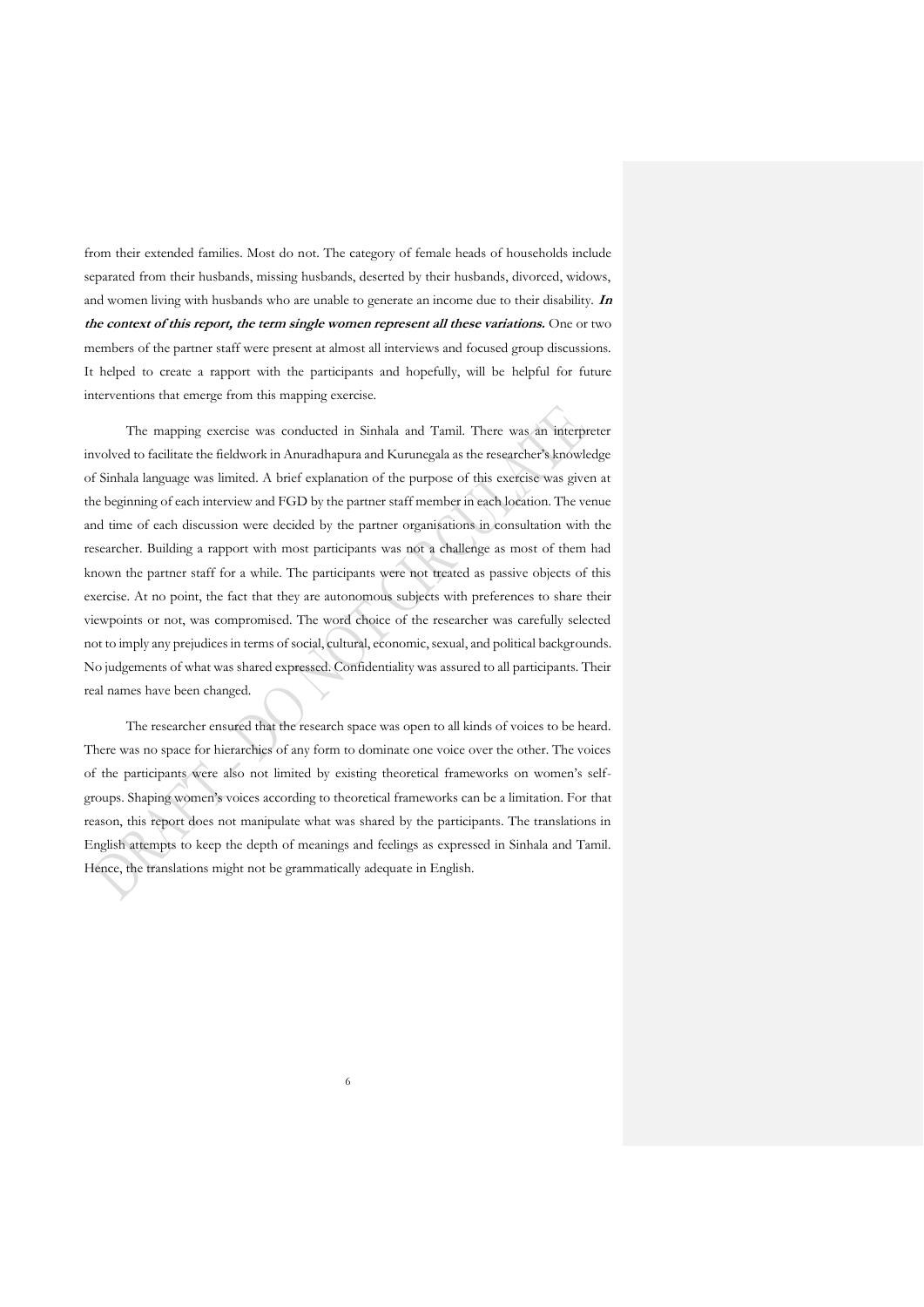## <span id="page-7-0"></span>**FINDINGS**

The mapping exercise reveals that the term self-help group is not widely applied in the context of Northern and North Central Sri Lanka. Finding the equivalent in Sinhala and Tamil during translations showed that it was not a common term used in the everyday language of the people. The participants came up with different articulations of what the equivalent term for SHG could mean. When the word self-help gets translated in the local languages, it becomes selfexplanatory. Interestingly, a few development organisations use the term. However, the aspects of self-help did not sound very relatable to most women as they are still in the process of identifying their potentials and becoming self-help groups. Consequently, the mapping exercise finds out that there is no SHG were the women hold memberships. However, there are different kind of groups that the women are part of and a few are exclusively for women. The following table provides an overview of these groups and their purposes;

<span id="page-7-1"></span>**An Overview of Groups in the Districts**  Associated Group at a glance (add a table with description)

According to a study conducted to measure the effectiveness of SHGs in empowering rural women in Batticaloa district of Sri Lanka, a self-help group "is a small group of rural poor, who have voluntarily come forward to form a group for the improvement of the social and economic status of the members" (Sureshkumar & Jeyarajah, 2018: 756). With the support of similar studies from the South Asian region and the primary collected from a sample questionnaire survey, the study argues that the SHG approach plays a vital role in promoting the socio-economic empowerment of rural women. The study provides an operational definition of SHGs. It offers a particular understanding of SHGs in the context of Sri Lanka that opens up the analytical fields for further exploration.

The current mapping exercise is in agreement with the above study. It validates that the Sri Lankan experience offers a particular understanding of SHGs. It was noted that the term selfhelp groups is not popular among the participants of this mapping exercise. However, almost all of them are part of a women's group or a local society in their village or town. The most popular groups include Ranaviru Sewa, Samurdhi group, Women's Rural Development Society, Amara Women's Group, and the funeral society. Some women's groups started by organisations and were

**Commented [CD1]:** This section will be completed with data from partner organisations!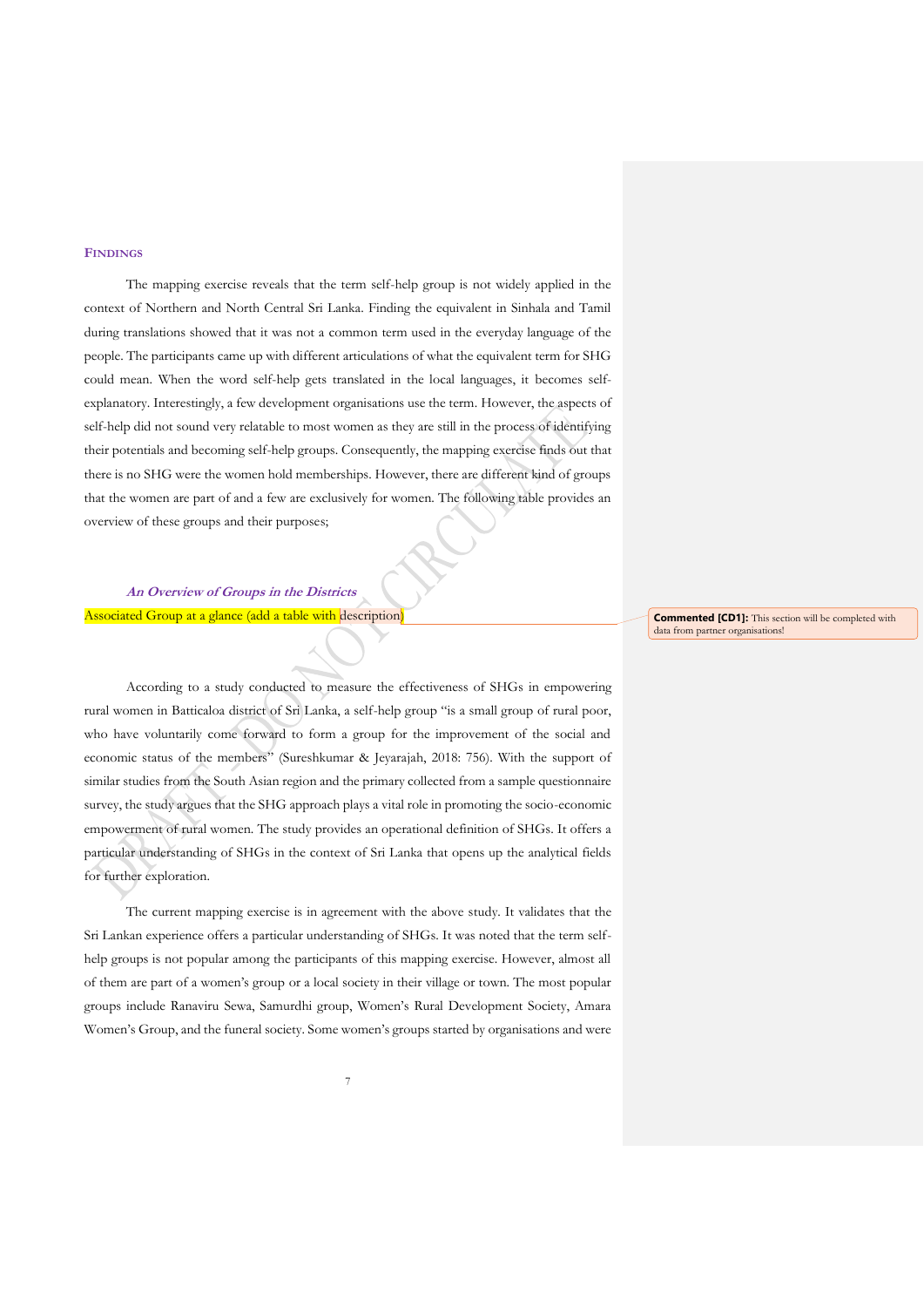not followed up. Eventually, the women lost the trust and interest. Hence, the mapping exercise draws on the experiences of single women representing female heads of households who are part of various groups, including women's groups, to substantiate its' claims and recommendations elaborated in this report.

A study on women SHG in Kenya offers an understanding of SHGs where the researcher articulates SHGs as women organising themselves into groups to address all forms of inequalities against them in a patriarchal society (Nyataya, 2003). According to her;

"By organising themselves into groups, women have attempted to re-examine their present status in society, question and challenge those social values and structure which cause their marginalisation and formulate their strategies to improve their overall status" (Nyataya, 2003; 18)

Then she opens up the category of SHGs as any form of organising that women do, such as cooperatives, women's clubs, and women's associations. Nyataya argues that women organising through SHG has been a vital contributor and a driving force of the women's movement in Kenya (Nyataya, 2003).

The findings of the current mapping exercise closely resonates with the experiences from Kenya. For instance, most women think that women's groups can empower them to challenge oppressive norms and structures that continue to violate the lives of women. They also shared a strong desire for women's organising. They believe that when articulated as collective voices, women's issues and problems can be heard better. Hence, the likelihood of finding appropriate solutions from relevant authorities is also high.

Hence, the analysis of women's experiences shared remains within the scopes of this mapping exercise to identify the potentials of SHGs (women's groups in this instance), both existing and the future ones. The first half of this section focuses on issues that single women face as female heads of households. The latter half focuses on the potentials of women's organising as SHGs and/or women's groups. Women's narratives gathered during the fieldwork conducted for the purpose of this exercise substantiate the emerging insights elaborated below. Some insights from existing studies, where applicable, provide further support and substantiation.

8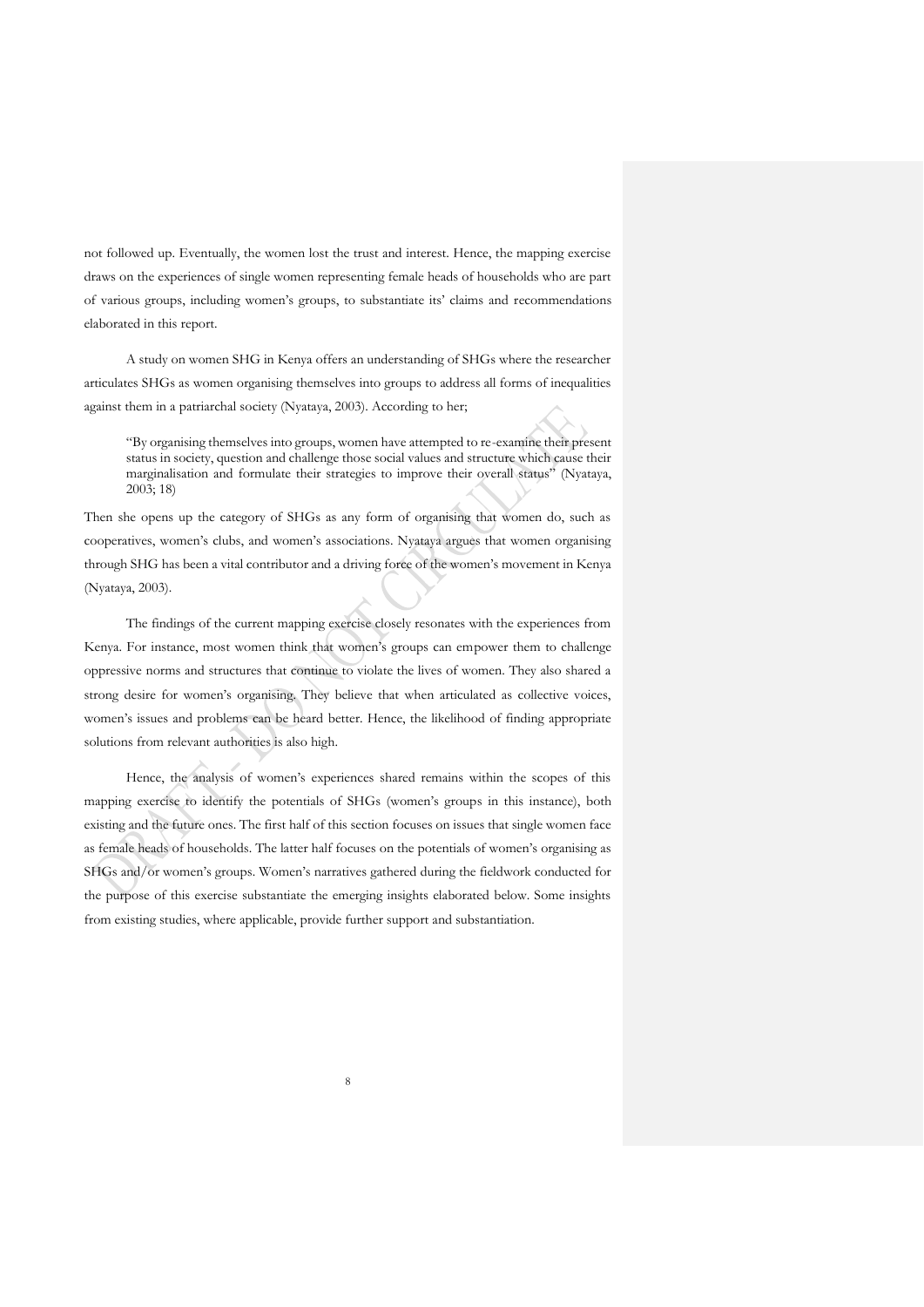## **THE SOCIAL CONSTRUCTIONS OF SINGLE WOMANHOOD**

<span id="page-9-0"></span>The literature on gendered realities of Sri Lanka claims that women, especially single women from the population that has been directly exposed to adversities of the war, continue to experience multiple levels of marginalisation. Research reports illustrate that socio-cultural tabooing of issues related to violence against women still significantly silence many women in the post-war context of Sri Lanka (Saroor, 2014). Women activists along with the support of women from the affected communities have been fighting the battle of getting oppressed while battling against the dominant formulations of nationalism and resulted violence (De Mel, 2001). Increasing incidents of threats to women's security and the challenges faced by women's groups have jeopardised their functions (De Mel, 2007; Kumudini, 2006). The complexities of domestic violence across the country show that the extent of abuse that women are subjected to significantly hinder their wellbeing, let alone development or growth (Kodikara, 2012).

The mapping exercise validates their claims. It reveals that the gendered social constructions of single womanhood, including widowhood, socio-culturally, sexually, financially, and legally marginalise single women. Although the political aspects of marginalisation have not been directly mentioned, it remains an important aspect of marginalisation.

# **Symbolisations, Isolations and Social Policing**

<span id="page-9-1"></span>The social and cultural aspects of marginalisation of single women often overlap. The widows are expected to carry symbolisations that are both gendered and discriminatory. These symbolisations are often used as tools for social tabooing and shaming. For instance, the widows cannot wear colourful clothes or dress well, cannot speak to men, cannot show that they have a life after the deaths of their husbands, they are not expected or welcomed at functions and occasions, they must not have a social life, men cannot visit their homes, they cannot be seen having a regular life as others, and finally, if they do any of the above, there will be name calling and they are considered as bad women or inappropriate women. More often, they are called by derogatory terms that imply that sexually objectified widows.

Often, the widows spoke about how difficult it was at the beginning. The same challenges are there even now. However, over the years they become better at facing them. The society has not changed much. Most people often try to take advantage of these women who do not have a man in the house. The following quote captures their bitter reality that forces them to live in isolation:

**Commented [CD2]:** More references from CEJ studies to be added!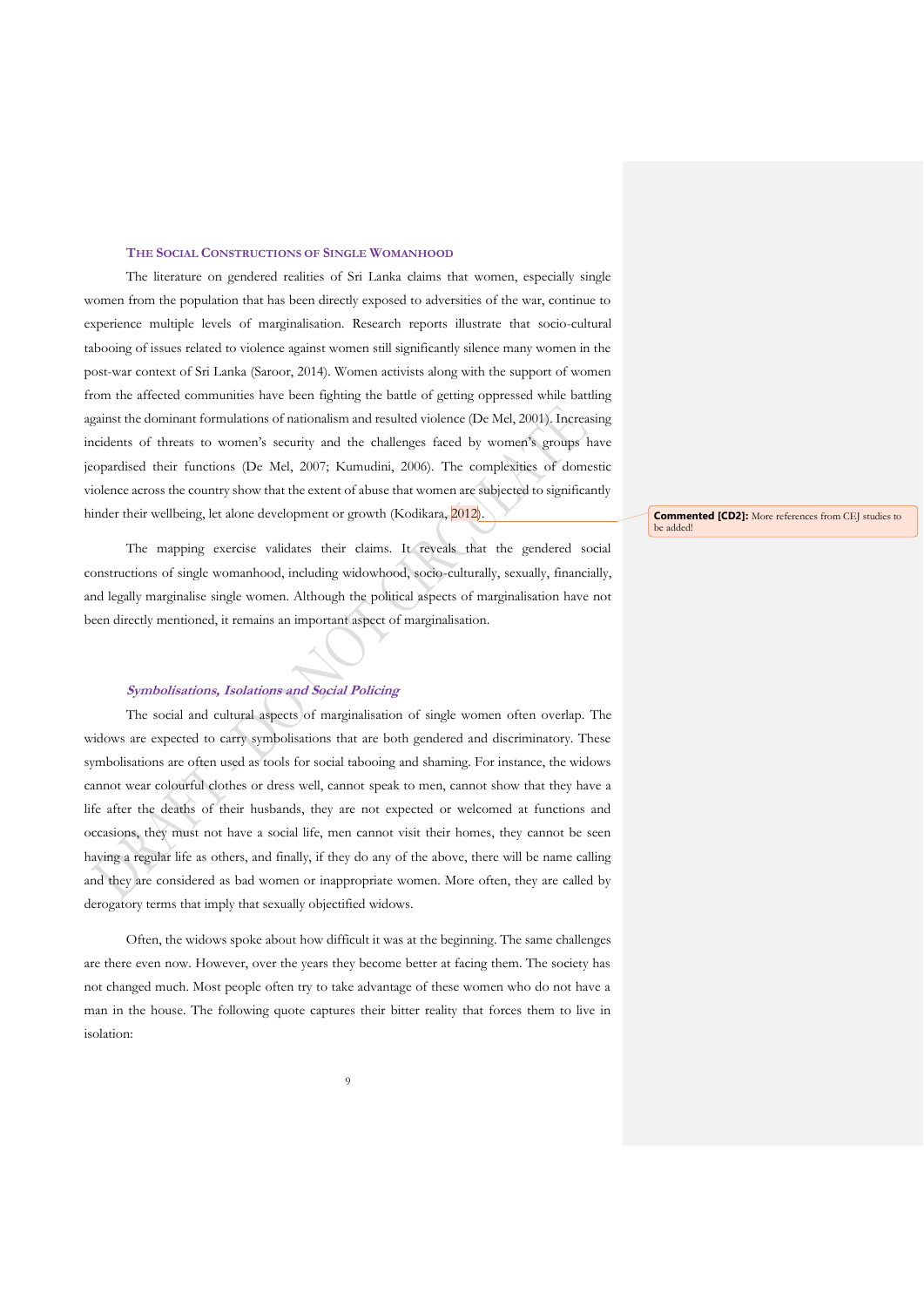"We cannot wear nice clothes. A man cannot visit their homes. Everyone's eyes are on us. We simply cannot live our lives. We cannot show that we have moved on. We live for our children. We tolerate all these ill treatments from society just for our children. Some men come to offer to remarry us. Most of us do not trust them. Some women do marry them. But then they get deserted. Those men are just after the money that the government gives when someone remarries. But after that, we will not get the salary of our military husbands. The women who remarry are often left in a bad state. Their condition is very poor. They are unable to have three meals a day. Most of them also live in shadows. They do not come back to the Ranaviru group. They feel ashamed for having remarried someone inappropriate" – FGD, Vilachchiya, Anuradhapura

Quite disturbingly, the widows often bare the blame for having killed their husbands with their bad luck:

"The wives are often blamed for the deaths of their husbands saying that it is due to their bad luck. The women are taken as bad luck when their husbands die. There are also land issues as the wives of deceased soldiers lose everything and come back to their parents' houses" – FGD, Kekirawa, Anuradhapura

The same group of women from Kekirawa, Anuradhapura also shared that with time, they learn to cope with such social isolation and social tabooing all by themselves. Similar concerns were echoed by almost all women who took part in this exercise.

"We used to be shattered, initially. Now, we are immune to those ill words. Initially, we used to cry a lot and did not come out of the house. We do not think there is any use in engaging with these people who speak ill of us. No point in trying to change them. They will never change. We hear from one ear and let it out from the other. This is the reality even now. Sometimes, it is still hurtful and we cry" – FGD, Kekirawa, Anuradhapura

They pointed out a memory lapse where the significance of the recent past has been forgotten:

"During the wartime, we had the respect. Now, people have forgotten that there was a war. People do not realise that the war was ended because of the soldiers, especially those who gave their lives to get freedom. If the war is back, people will be reminded again" – FGD, Kekirawa, Anuradhapura

However, even the present soldiers do not respect them, which raises the question, is it the

memory of the war that was forgotten or the women as victims of war who are easily forgotten:

"It is a shame that the present soldiers do not think of their lost soldiers as their brothers. There is no brotherhood. As a result, they do not respect us either. We are no one to them" – FGD, Kekirawa, Anuradhapura

The following experience of Kamla also shed some light on the essence of a supportive social structure as single women are more likely to seek justice from social leaders instead of law enforcement officers;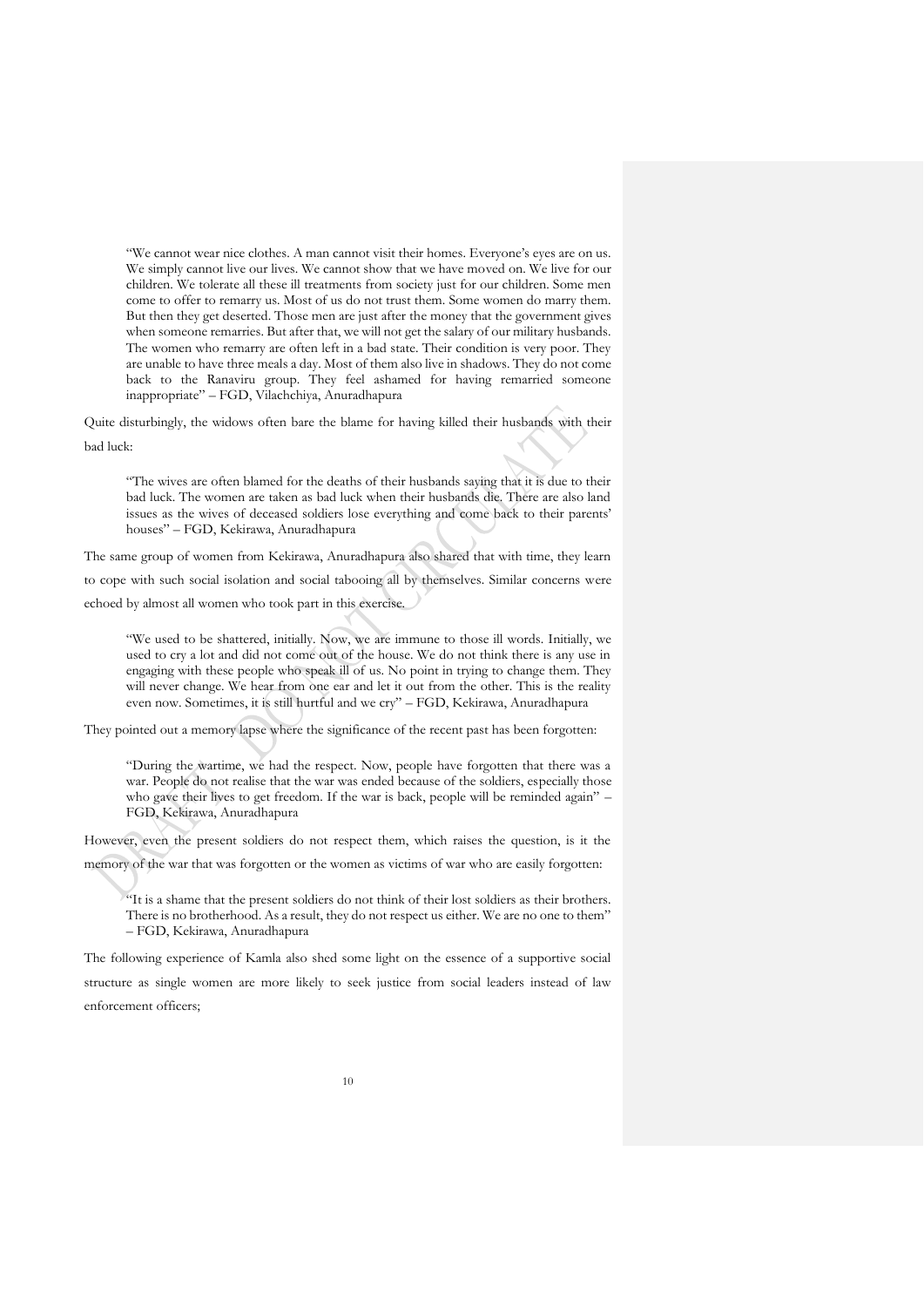"As widows, women face a lot of problems related to their safety and security. People think that these women do not have anywhere to go and no one would speak up for them. So, they take the women for granted. They approach us with proposals to marry them. But they do not really mean that. They just want to take advantage of us and later leave us. We, the single women, have to be very strong to be able to stay away from such men who try to harm us. We do not go to the police. We go to the monk at Pansela (Buddhist temple)" – Kamla, Gonamariyawa, Anuradhapura

In addition, the women shared another important aspect that shows the gender hierarchies within and between the genders significantly jeopardises the lives of single women.

"We are humiliated by wives of living soldiers. They have money. They have full freedom as their husbands are still with the military. Even some soldiers themselves speak ill of the military widows" – FGD, Kekirawa, Anuradhapura

The group of women from Ibbagamuwa, Maho & Wariyapola in Kurunegala shared that it is difficult to find jobs for their children. A few of them have sons who are in their early twenties. They are unable to find a sustainable job. The sons are grown to be irresponsible. They do not feel responsible to earn an income and look after the family. They are not actively looking for a job either. The women struggle a lot to fulfil their needs. One has taken loans to send her son abroad to study as he wanted that. He is a 21-year-old. She tried to educate him abroad by putting herself in debt for the rest of her life. She does not think he is going well there either. She continues to suffer from the burden of motherhood. This raises the question; does it ever end for women to care for their children in every sense of the word? They added: "Even coming to this hotel is a problem. People are always after what is going on in our lives. If someone known to us sees us here, they will go to town with their imagination. We used to be scared. It is a while to get out of the house. Some of us still are struggling to face such social problems".

The social policing of single women's lives also pressurise them to bring up their children well. They are often blamed for any ill-behaviours of their children. The burden of motherhood is very significant as they are single parents. Whether the children turn out to be helpful or not, the mothers carry a huge responsibility with the hope that one day the children will be supportive of them.

Finally, the socio-cultural construction of single womanhood has been noted by the lack of interest to involve women with disabilities and overall psychosocial wellbeing of single women. A group of women from Kanagapuram, Kilinochchi pointed out these two categories are essentially, however, often ignored by service providers as many single women who have some kind of a special need and/or psychological problems hardly come out of the house. They are unable to participate in meetings. Hence, they are left out. This is an important finding, which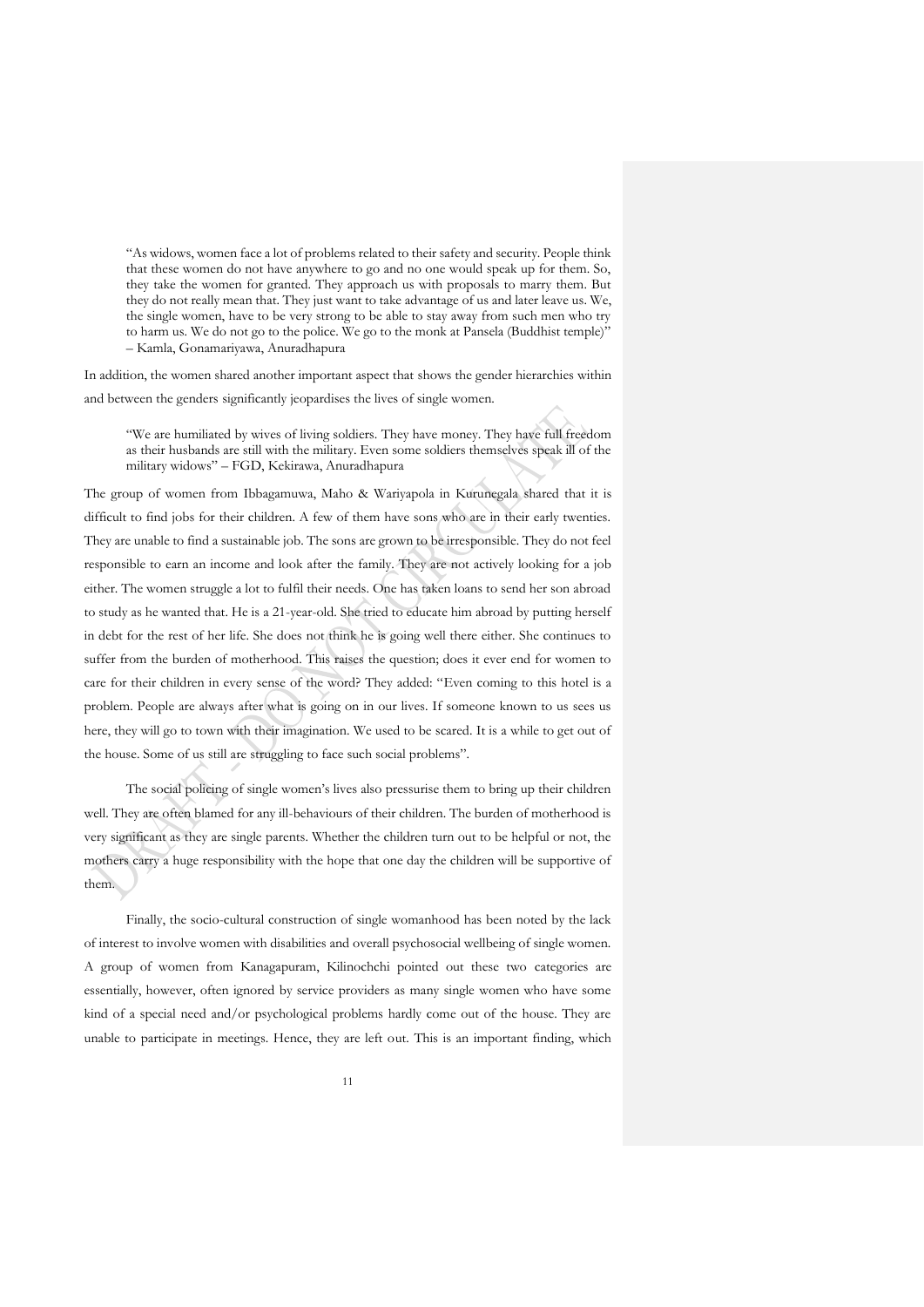could not be substantiated by the information gathered in this mapping exercise. However, it is an

important finding to be included in the future endeavours of similar studies and/or intervention programmes.

#### Here is the change that women seek in society:

"The society has to change the way it looks at us. The society must stop making assumptions about our lives and behave as if our lives are open for everyone to talk about" – FGD, Mawathagama, Kurunegala

# <span id="page-12-0"></span>**Intersection of Social Values and Financal Burdens of Single Women**

The impacts of social policing costs the livelihood opportunities for single women. The following experience of a single mother with children illustrates how difficult it is for her to generate an income according to her skills and feasibilities:

"I am suffering a lot to engage in an income generating activity as the community would not allow it. My job is cleaning fishing nets. So, fishermen come to my house to leave their nets. I clean them. They come in the evening to get the nets back. The community speak ill of me. They spread rumours that I have relationships with all the men who come to my house. Both women and men spread this rumour. Gossiping is entertainment to them. But it has cost me a lot. For a period, I had to stop my work. We are poor. My family is dependent on this income. After a while, I gathered courage and restarted my job. I cannot let my children to starve just become of these rumours" – FGD, Poonakary, Kilinochchi

The above experience shows the intersectional aspects of socio-cultural marginalisation that takes a toll on the financial wellbeing of single women heads of households.

Single women heads of household suffer from lack of access to skill development, limited mobility, and increased demands of family responsibilities and caregiving. Most single women live with their immediate families that are their children. In some cases, both parents or one parent also live with them. In other words, the single women may have dependents at home to take care, yet, are the sole breadwinners too. Often times, they are overburdened by the need to be caregivers as well as breadwinners among many other roles that they play on a daily basis. This becomes critical when it comes to livelihood prospects available to them. The participants of this exercise do not think that this critical element of their lives is taken into account when planning intervention programmes for them.

It was noted that income generation is a significant limitation for single women heads of households. Often, they find it difficult to move forward without a steady income. The mapping exercise shows that they do not have access to resources. It also shows that quite often, the survival itself is in question;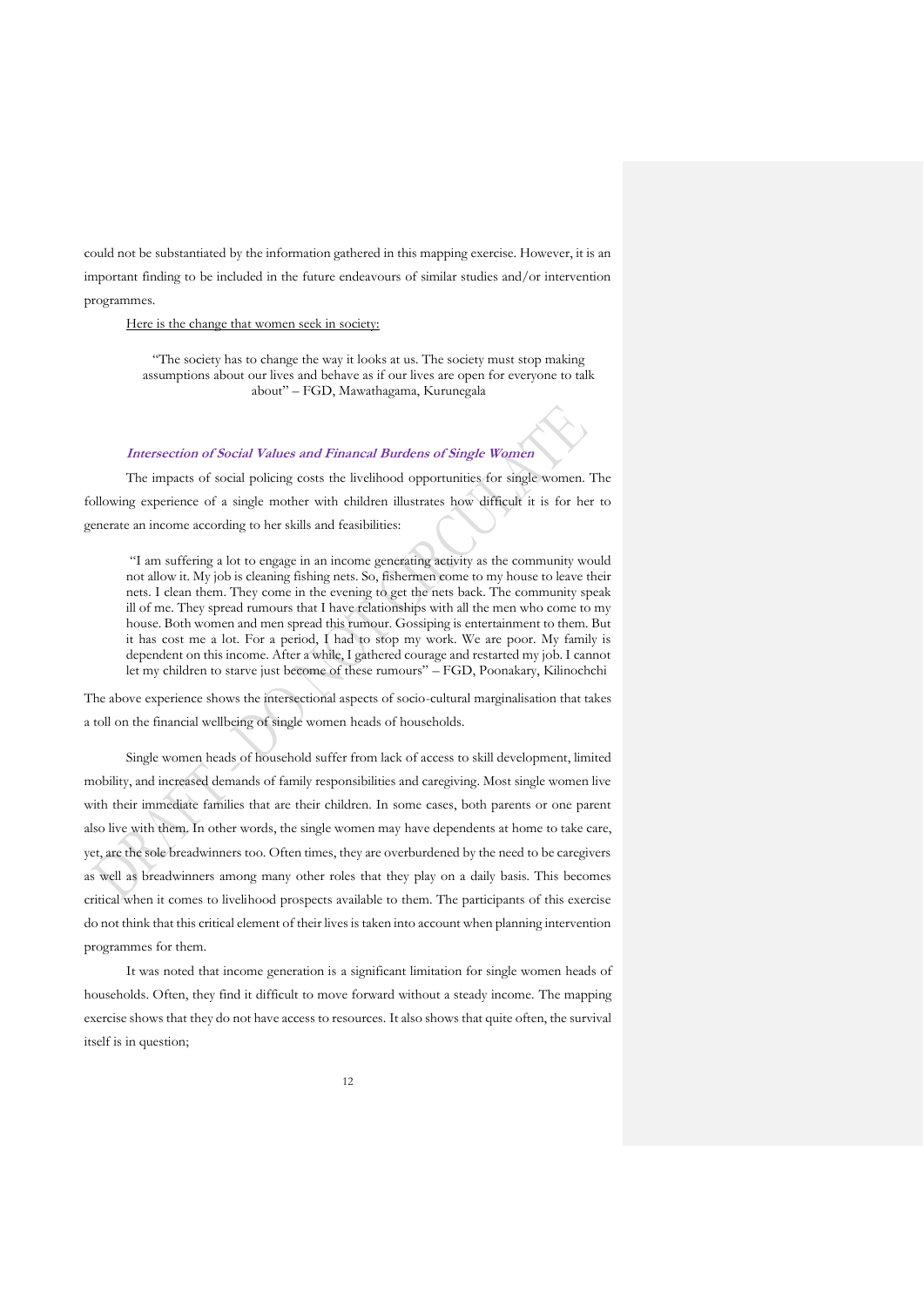"The main struggle is the economic problem. Most properties are given to men in our society. We marry and move to the in-law's house. When the husband dies, we move back with our parents. Only after that most of us had to find land and build a house for ourselves and for our children. If we have land, the government built the house for us. Indeed, it is not much. We have to put the extra money to build a decent house. Most of us have taken bank loans for this purpose. Even getting a loan is not easy. If there is a man, they give it quickly. We had to wait for a long time to get the loan" – FGD, Vilachchiya, Anuradhapura

The main cry of the group of women from Iyakachchi in Kilinochchi was about poverty, which echoes in almost all discussions carried out for the purpose of this mapping exercise.

#### <span id="page-13-0"></span>**Sexual Exploitations**

According to a study conducted by FOKUS Women titled "Living in Shadow: The Status of Military Widows in Sri Lanka," in 2016 argues that the women of female-headed households are subjected to sexual violation due to their widowhood. The study states;

"Female Headed Households in post-conflict Sri Lanka have been increasingly subjected to sexual harassment, sexual exploitation and sexual bribery. The study interviewed 292 military widows, found that nearly half experienced some form of sexual harassment, including sexual bribery" FOKUS Women, 2016

The current mapping exercise validates the above finding. It sheds more light on the extend of the problem of sexual exploitations including sexual bribery. The women confirmed that they are often sexually objectified. That is, they are often seen as easy targets by men. The women also confirmed that men in power ask for sexual bribery. They said that it is not shared widely or spoken in public. As a result, it still happens in secret. It is a huge problem. But it does not get addressed.

"When we were young widows, everyone took us for granted. They expected us to give sexual favours. We were considered as easily accessible women. Many men had approached us with the wrong intensions. When we go somewhere to get some work done, they immediately take us for granted and expect us to say yes to their proposals, which are often sexual. We had to be strong and resist such ill treatments. Now that we are older than what we were those days, they do not approach us like that. They do not ask directly. Indirectly they indicate. We can feel in their body language and the tone. Indeed, not everyone is like that. But most men try to take advantage of us, especially when we were young. When a husband dies a woman's world collapses. It is hugely problematic. But we do not know how to change that. We survive. However, our lives could be better if we have more income to meet the needs of our children. The progress is very slow. Often, we get stuck due to many social obstacles" – FGD, Vilachchiya, Anuradhapura

"We have heard that sexual bribery is taking place. Not necessarily by govt officers. Mostly by Tamil men who live abroad. They give money to women and later ask for sexual favours. Or even sexually abuse them. Single women – those living by themselves are targeted more by men. They continue to harass them" – Palai, Kilinochchi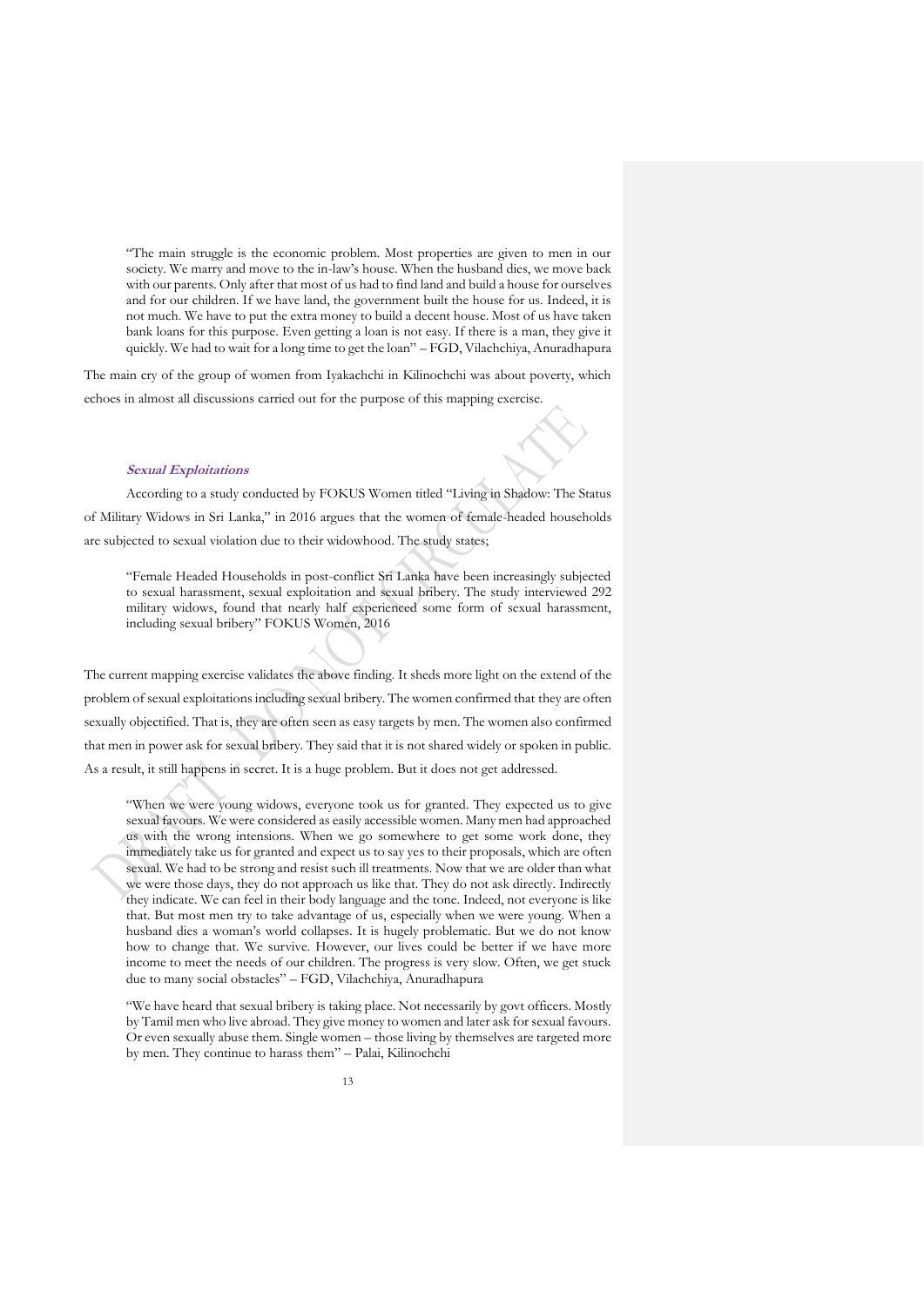A group of single women from Polgahawela and Mawathagama in Kurunegala shared, "we feel like killing those men. But we are unable to do anything about them. We just avoid going back to them. There is no justice. We try to get our job done through women officers". One of them added, "an army officer has asked for sexual bribery. I complained to the higher officer. That officer was transferred". The women also pointed out that is not the solution as he goes to a different location and does the same.

"We must stop sexual bribery. The young children are going to be affected by it even more than we did. We must address the main problem, which is financial instability. If women have access to a regular income, they do not have to go to these officers. Also, create safe spaces for women. Women's leadership must be promoted and strengthened too. There must be more women officers who are approachable. Only then we can begin to deal with the problem of sexual bribery" – FGD, Mawathagama, Kurunegala

A group of women from Kanagapuram, Kilinochchi, was furious over the kind of sexual abuse they face as single women. A mother who is still looking for her son: was mistreated by a military officer from the Criminal Investigation Department in Vavuniya when she had gone in search of her son. First, he had asked for her telephone number. Later, before she left the office premises the officer had called and asked her to come alone to his office. She understood that the way he spoke was very different and that he intended for sexual favours. "I was terrified. I ran out of the office. Later, I changed my telephone number too. I never returned to that office or any other military office. I only go to the human rights office to find out about my son".

The following tale of a woman who has been deserted by her military husband for over a decade shares her experience with sexual bribery;

"I did not want the salary even. I just wanted him to get well and be able to walk again. He was bedridden. I only cared about his wellbeing. But his family did not like that. They were after his salary. I was 28-year-old then. Now I am 51. For the past 15 years, he had deserted me. He lives with his mother. He also constantly tries to spread ill words of her. I have two sons. Both of them are supportive of me. They do not like their father. Actually, he was never around to take care of them. He did nothing for them. The older son is married now. My sons treat me like a god. They know how much I suffered to bring them up. I went abroad as domestic help. I was there for a few years. I have been back for a few years. I did a saloon course in Kandy. Now, I am trying to establish a business here. Sadly, the society and my relatives believe him as he is a disabled soldier. No one believes me, except my sons. We are not divorced. He is just playing with my life. Recently, he started to come to our house. I live with my sons. They do not speak to him. He just comes to see me. Once, I had given my telephone number to an army officer when my husband was getting the treatment from Ragama hospital. He called me late in the night and spoke inappropriately. He asked whether I would go with him. He spoke in a sexual tone. I was certain that he was expecting me to get sexual with him. I told him that women like me look up to officers like him. Therefore, not to speak like this ever with any woman. I hung up. Later, I changed the number. Women often do not speak about these experiences. This is the first time I have shared about this experience. Thanks for listening to me. It is a big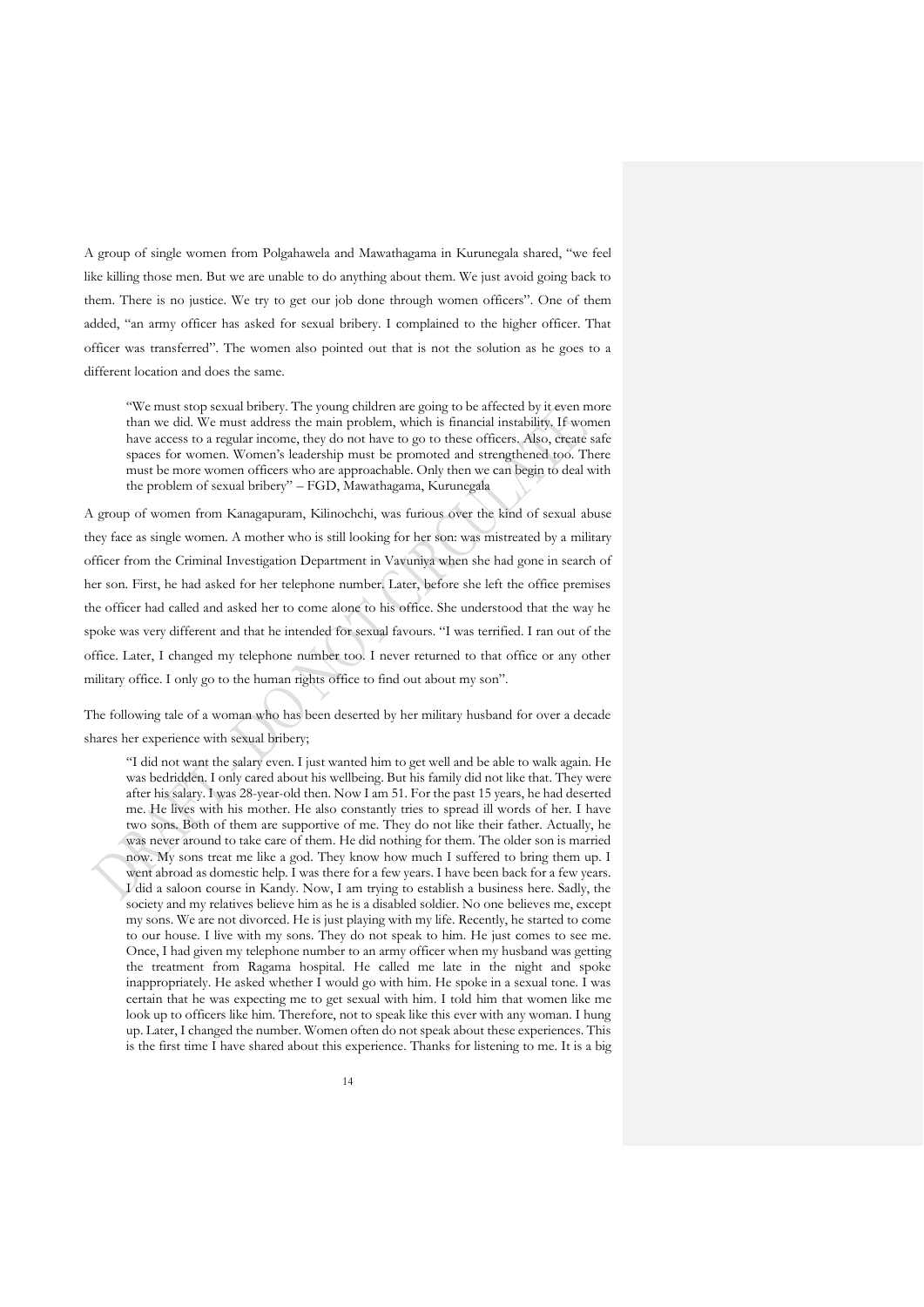problem in our society, especially to single women. Our safety is often at stake. If a fellow army officer asks for sexual favours, who else will protect us. This has to be changed" – Samudra, Ibbagamuwa, Kurunegala

Another woman shared that she started to get unwanted messages from a government officer in Jaffna after she had gone there to obtain some documentation. Single women are often sexualised. Men often expect that we need to do them sexual favours to get a service done. They feel as if it is their entitlement.

A group of women from Mullaipoonga in Kilinochchi said that they get a lot of nuisance calls and harassment on the road. They said that the men do not let ourselves be and it is a torture to be harassed like that. They also realise that they got to be stronger than ever to be able to face such men in their societies.

Often times, women do not know what to do or how to react when government officers and other service providers demand sexual favours from them. Almost all women who participated in the mapping exercise ominously shared that it is their financial vulnerability that makes them go to government officers and service providers in search for some assistance. They think that if they have access to a regular income within their scopes of engagements, they do not have to face such men in their lives. Because, they do not know what to do when it happens as they are in need for some help, which make them vulnerable. In other words, the agency of single womanhood is significantly compromised in the hands of corrupt officers, especially those who ask for a sexual bribery.

"But we have also experienced where some have got their phone numbers and later give them nuisance calls or ask them to do some kind of favours in the wrong way. It happens at the police station. It also happens at DS offices. We often do not get the service that we deserve when something like this happens. We are not powerful to challenge them. When there is a male officer who asks for sexual favours to get the work done, most women do not give in. They go back home and forget about the need. It never gets fulfilled. Some women do give in. They undergo a lot of trouble afterwards. They stop coming to the Ranaviru society. We hardly get to know about what happens to them. It is highly tabooed and they feel shy to share their experiences with us. If they have children, it gets even worse. The children of such women who give in go through more problems. For instance, they get married at young age and their lives get changed completely. If we resist and tell them that we will tell others, they might stop asking such favours. They might get shammed of their behaviours and stop doing it. They are government officers. They cannot ask like that - FGD, Kekirawa, Anuradhapura"

One woman among them said:

"My divorce case was delayed by a year and a half due to an officer at the court did not pass my file as I did not entertain his request for my phone number. He kept asking. I refused for a long time saying that I do not have a phone. Later I had given a number of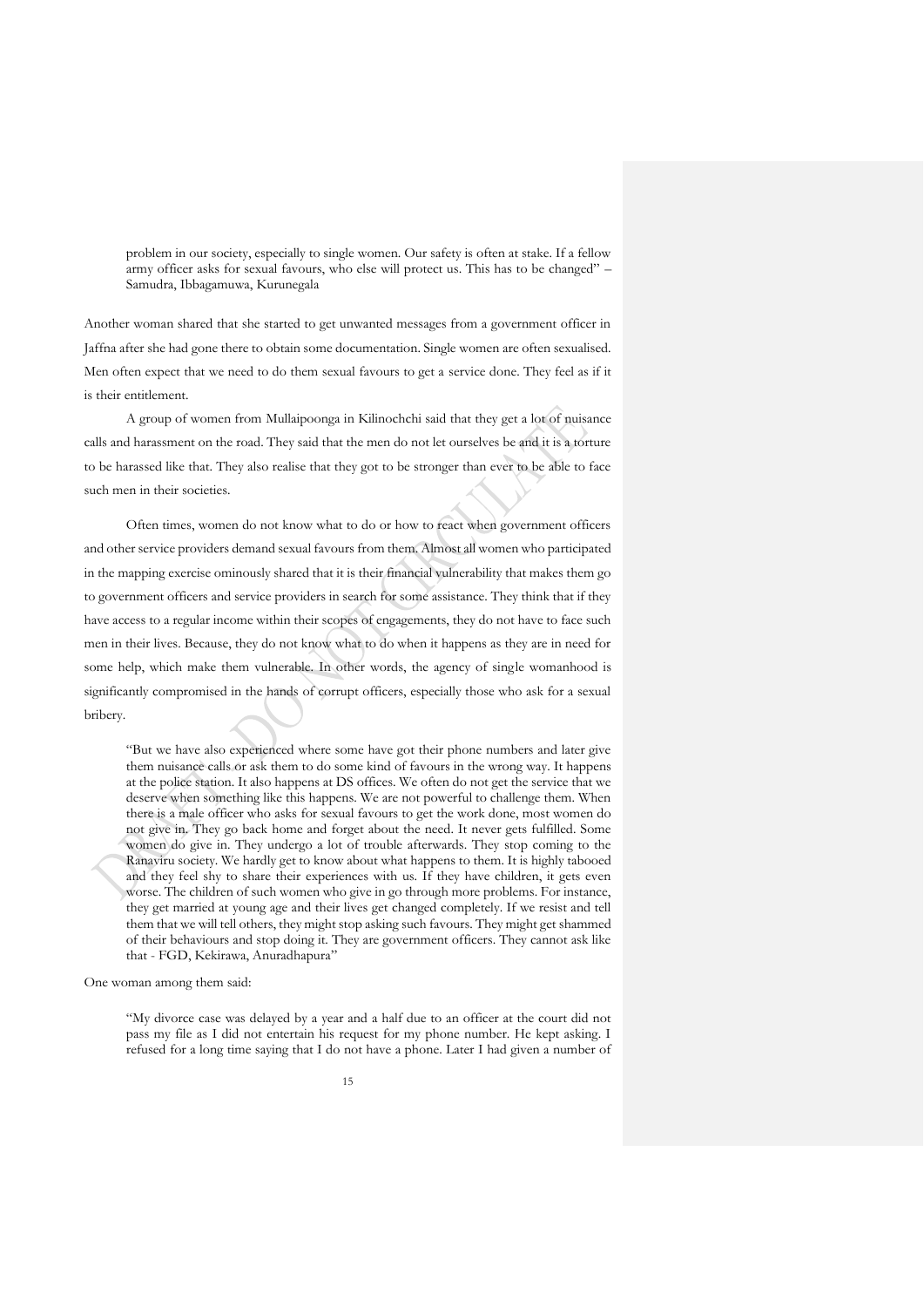one of my old male relative. He must have got angry about that. They delayed my case so much. I used to cry everyday" - FGD, Kekirawa, Anuradhapura

A similar experience was shared by Vaani;

"The Divisional Secretariat in Pooneryn, a few years ago, behaved in a way that indicated that he expected certain favours from us, the singe women. He used to give me nuisance calls and speak inappropriately. I scolded him. I changed the number. He created problems to many women. Eventually, he was transferred. But the problem has not gone away. He will continue ask for sexual bribery somewhere else. There was no disciplinary action taken. We do not know what is the punishment for such behaviours by government officers. Some women are vulnerable. I escaped from his trap. Men like him use this vulnerability. Some women say yes. Because they do not have anywhere else to go"

She continued to point out that the sexual bribery can never be tolerated and that she fears that eventually sexual bribery will be normalised;

"A government officer can never ask for sexual bribery. They take us for granted. Instead of protecting us, they misuse us. They are not children. We cannot teach them that. They must know it. The more they ask for sexual bribery, the more it will become a regular thing" – Vaani, Mudkomban, Kilinochchi

Devi's husband was never around since the birth of their daughter. She is 26-year-old and her daughter is 5-year-old. They live by themselves. Devi goes to work at a seafood processing company. A couple of times, Devi has experienced harassment from government officials. This is her experience;

"*The Officer* at the Divisional Secretariat office got her telephone when she had applied for a water well. He harassed her over the phone. He uses different numbers and she cannot identify his name to avoid any contact with him. Even this morning, she had gone to the DS office for some other work and he immediately came out when he saw her and teased her. She says that he would do anything to me if she agrees for his desires. "He says that he paid special attention and took care of my request for a water well. He went out of the way to help me. He implied that I am not returning his favour. Of course, he expects sexual favours. I live all by myself with my little daughter. He thinks that he could do anything to me just because he is in power. This has happened in the past too. There is a GS who keeps harassing women. There was a livelihood officer who asked sexual favours from single women. This was in 2014. Later, he was transferred to Mannar. I have also got nuisance calls from the police. Because of my husband's ill-behaviours, I had to go to the police station a few times. They take your number. Then they misuse it" – Devi, Pallikudha, Kilinochchi

Devi's experience of sexual harassment from that particular officer from the Divisional Secretariat was reconfirmed by a few other women. Unfortunately, no legal action has been taken against those officials who are likely to ask for sexual bribery from single women with children.

The women also shared that their freedom has been compromised: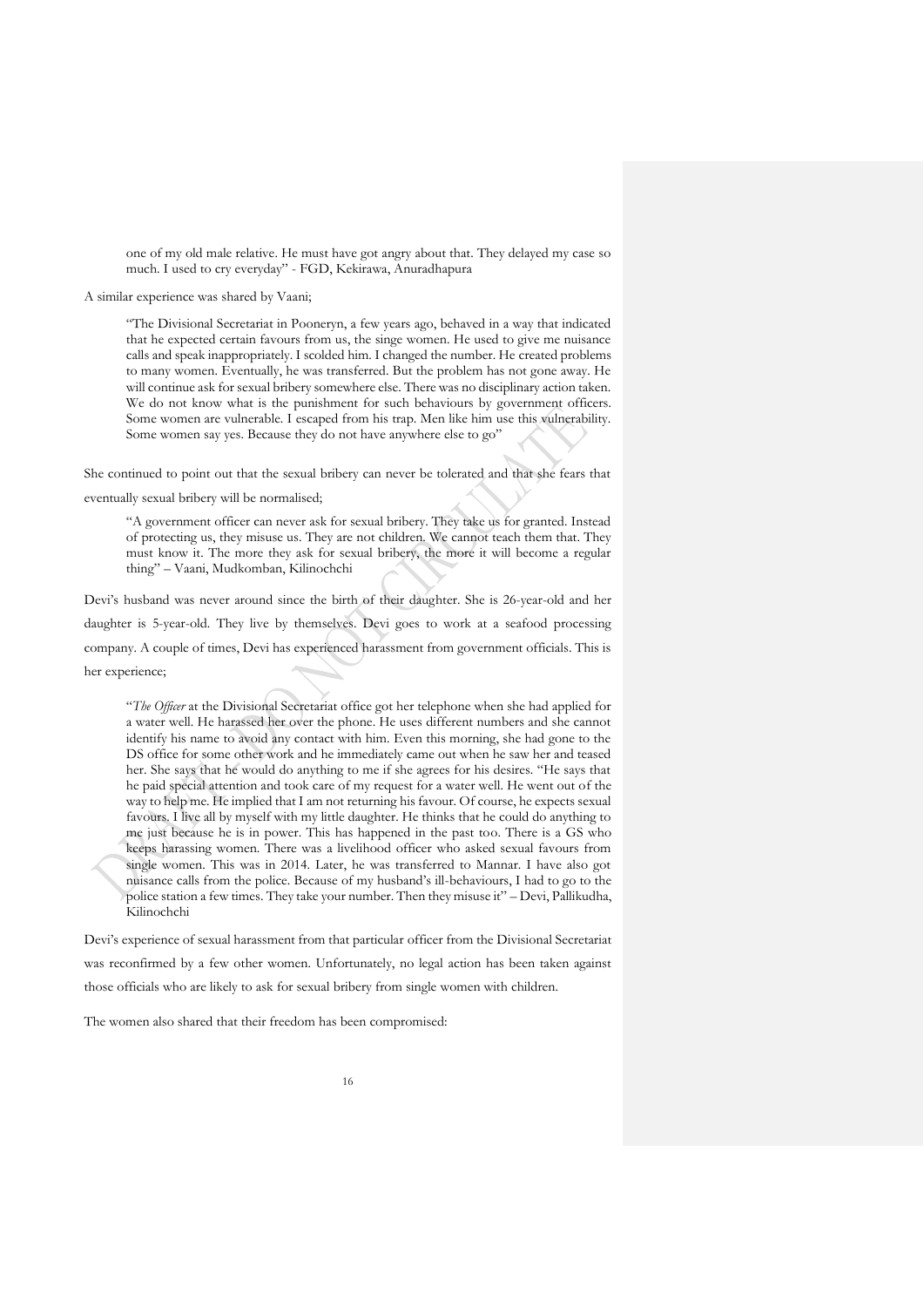"We live with a huge weight in our hearts due to this widowhood. Yes, the country is in peace. There is freedom to go any part of the country. However, we do not feel that we have freedom. Women are still bounded by many limitations from the society" - FGD, Ibbagamuwa, Kurunegala

According to Premavathi and Sriyani from Anuradhapura town,

"Some men genuinely come forward to help us. But most men are not like that. They try to take advantages of us. We cannot go to government offices without accompanied by a male relative. If we do not have male relatives, we take one of our children with us. Our Grama Niladhari is good. But all officers are not like that. They look at us differently. We could tell from their gazes that their intentions are not good. Also, that they expect some kind of sexual favour from us. We end up not going back to those men again. Our work also does not get done. If possible, we go to a woman officer. But that is not always possible. Legal actions need to be taken. But we cannot file the complaint. We are poor and helpless. We could be targeted and they could do anything to us'

The women firmly believe that legal action is the solution to punish men who ask for sexual bribery. They also hope that it will stop to reduce this crime. However, they feel vulnerable to act towards it.

The social constructions of single womanhood clearly depict different kinds of marginations faced by women as they try to rebuild their lives as single women. Often times, women worry about their children and dedicate their lives to their children. When asked what they do for fun, most women did not have an answer. The idea of fun or doing something for themselves does not exist for them. Some said they like to laugh like this in the middle of our conversations when we tried to break the ice or to cheer them up. A few had gone on trips, which is a rare occurrence.

The social constructions of single womanhood also leave us with a firm call for a multidimensional understanding of women's empowerment that ought to be promoted in all kinds of intervention with women in these societies. According to Naila Kabeer, women's empowerment is everything about the processes in which women acquire the ability to make strategic life choices. She argues for three interrelated aspects, namely resource, agency and achievements, that must be recognised in any process of women's empowerment. Kabeer also expands the understanding of choice by exploring its content and consequences in different contexts (Kabeer, 2002). The findings of this mapping exercise validate that Kabeer's articulation of women's empowerment must be transformed into intervention programmes in Sri Lanka if they were to make any meaningful difference in the lives of single women in the context of post-war rebuilding. This insight leads to the next theme emerging from this exercise, which is on the existing women's (selfgroups) groups.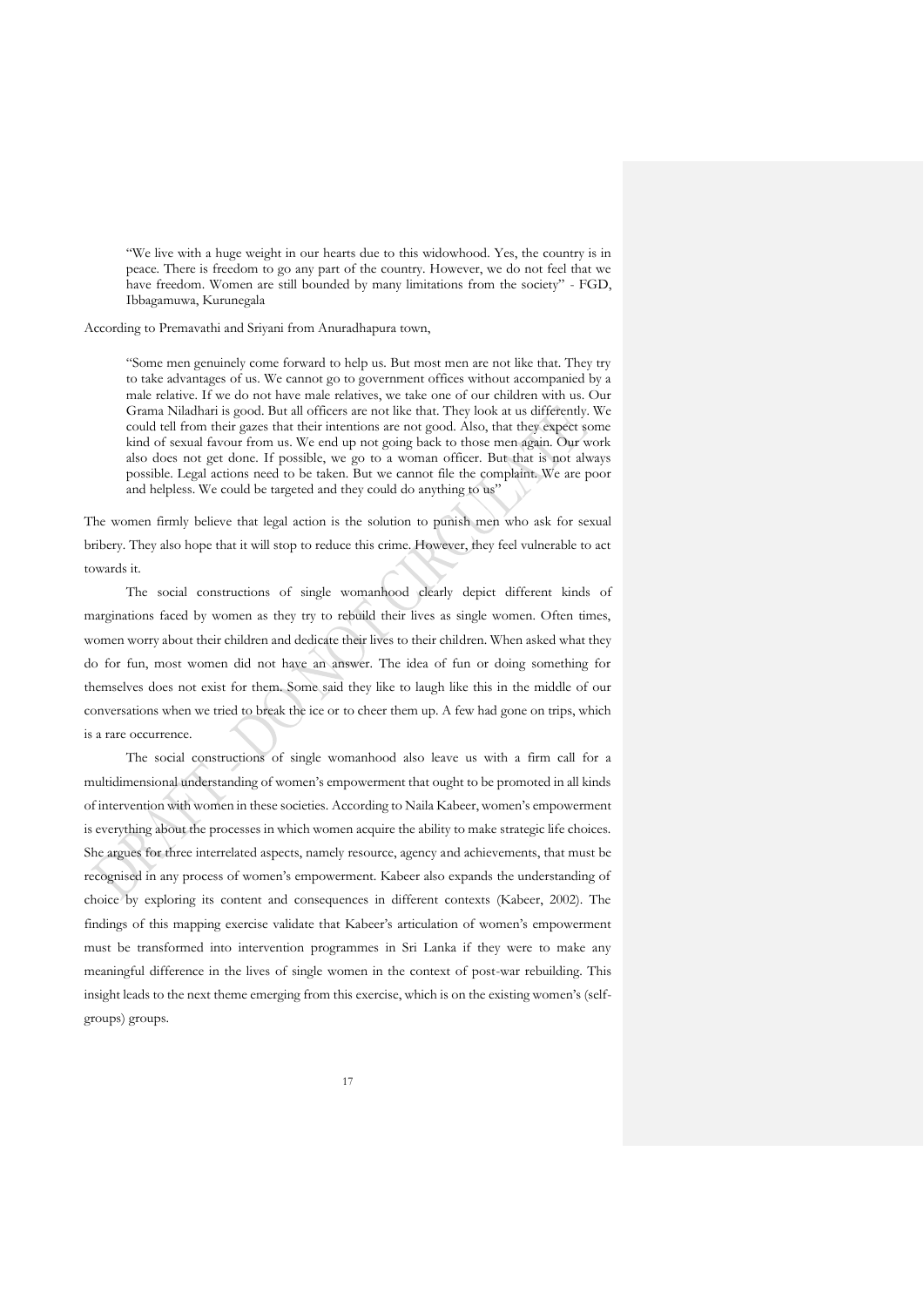#### **INSIGHTS ON EXISTING WOMEN'S (SELF-HELP) GROUPS**

<span id="page-18-0"></span>The literature on Self-help Groups (SHGs) suggests that the livelihood and microcredit programmes mainly operate on the assumption that SHGs are an effective mechanism to promote the economic empowerment of women. Some studies challenge this assumption based on the everyday realities of women in several parts of the world where development programmes are multiplying on this hypothesis (Kumar, 2014). They show that the mere access to an income generating activity is not economic empowerment women, let alone equality on other aspects such as socio-cultural and political (Batliwala, 1995). The economic empowerment does not mean the empowerment of women in all other aspects of their lives (Hashemi et al. 1996). Such concerns have generated a plethora of discussion on this subject. Hence, the effectiveness of SHGs has been repeatedly assessed almost in all parts of the world (Atteraya, Gnawali & Palley, 2016; Self Help Group Approach Manual published by KNH). The current mapping exercise also supports the argument that economic empowerment alone is not sufficient to uplift the lives of single women and their families.

#### <span id="page-18-1"></span>**Experiences with Existing Groups**

The women stated that the purposes of existing groups mostly focus on social concerns to financial benefits. The social concerns include supporting a family that loses a member, cleaning of public places, helping a family to organise an almsgiving, and leisure activities. The financial benefits include savings, livelihood support, and loan facilities. The groups that are exclusively for women mostly focus on savings and income generation. In Kilinochchi, the newly formed women's group hope to voice their needs. They are committed and encourage one another in shaping the future of the group.

"As part of the Amara Women's Group, we meet once in three months. We also meet when a need arises, like today. Many needs of women are not fulfilled by any organisation as yet. We are happy to be part of this group. Something might work out, eventually. We recognise that we must participate with commitment" – FGD in Ramanathapuram, Kilinochchi

Ranaviru Sewa is a mixed group of all genders and different ages. The families of deceased soldiers and disabled soliders are part of this group. It is governed by the military services authority.

"The society is not only for women or the widowed wives of the deceased soldiers. There are the parents, siblings and other family members of the deceased soldiers. There are also disabled soldiers. There are different kinds of people and different category of memberships as well. As a result, not everyone is happy with the way society functions. There are a lot of disappointments and frustrations due to lack of services obtained" – FGD, Kekirawa, Anuradhapura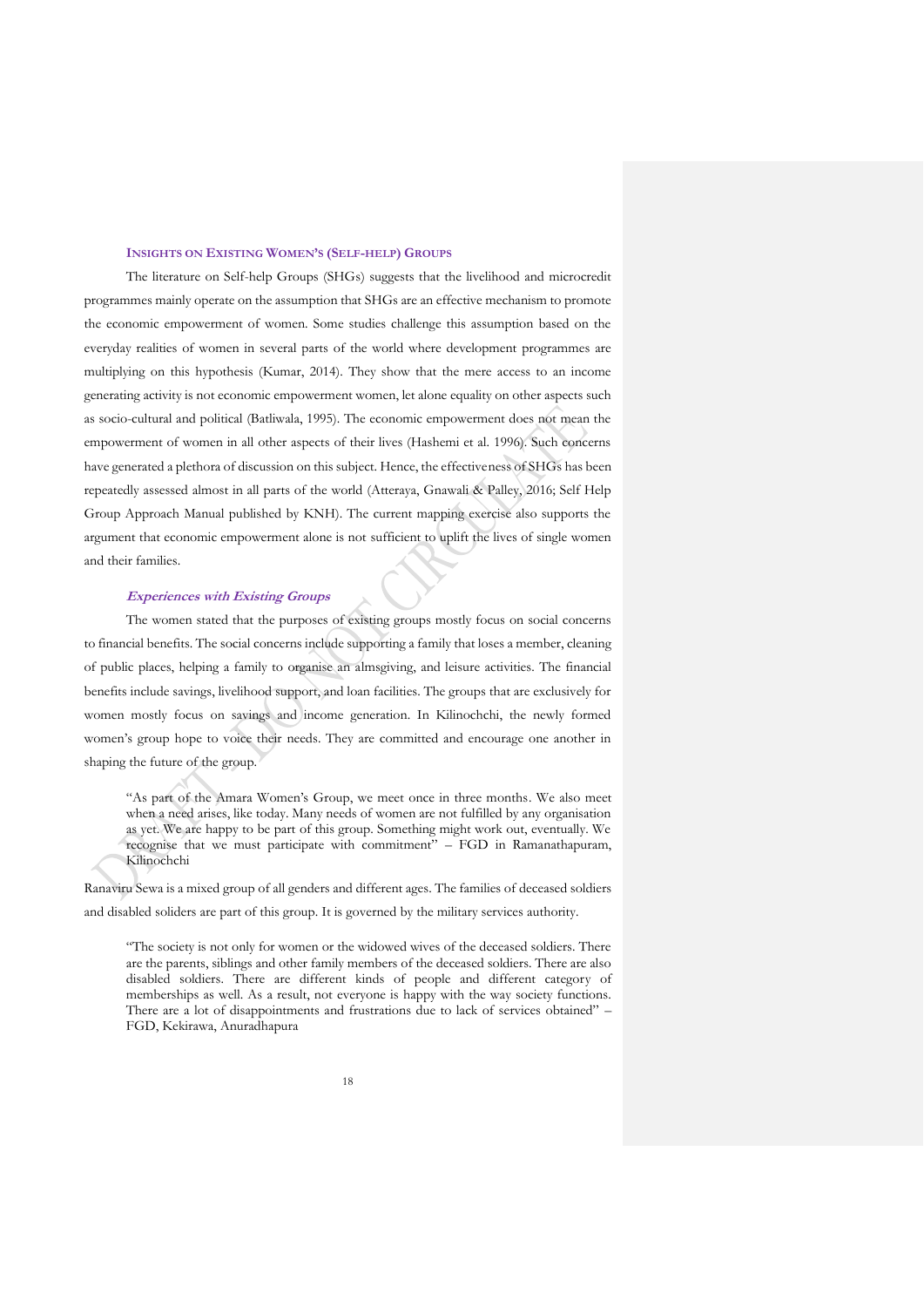"Those days the Ranaviru Identity Card that we have had some significance. We did not have a stand in the queue. We could get things done without having to go through a lot of troubles. Like, at the bank or at the hospital. Since the end of the war, it has changed. No one respects us or our identity cards. Military men are celebrated more than us. But these days, even the soldiers are not respected as they used to during the wartime" - FGD, Ibbagamuwa, Kurunegala

The women from Kurunegala stated that their experiences with Women's Research Centre have been rewarding;

"Joining the WRC group was very empowering. We have had a series of meetings. It will be good to form like a women's group to support one another through that group. For example, getting a livelihood support" – Ashila and Renuka, Ibbagamuwa, Kurunegala

The women shared that they find strength in one another when they come together as a group.

They also validated that it brings them hope and a firm sense of unity. According to a group of women from Kurunegala;

"We cannot be alone in life. We are taking care of our families by ourselves. However, we must be part of societies like Ranaviru Sewa, Funeral Society, Women's Society, and Budhha Society, to have a sense of community. When we come together, we feel good and important. There are other women who care about us. If we are just by ourselves, self-pity ruins us. When we come together as a group, there is a sense of belonging. Hence, we are motivated to function in groups. Just because we have a lot of challenges to get through each day of our lives, we cannot be sad all the time. We must have a place to feel good and laugh. This group is that place. When we come together that place is created by us to feel good. We gain knowledge by attending meetings like this. We learn about other women's problems. We learn about financial management and group management when we function as a group and manage the group savings. When we come together as a women's group, there is a sense of unity. We are united as widows. As single women. Unity gives us strength and hope. We can face any challenge as a group" – FGD, Ibbagamuwa, Kurunegala

Another group of women shares that gathering as women's groups bring them happiness;

"We were very sad when we were widowed. The beginning of widowhood was tough. We almost had no one to support us. But slowly we gained the courage to survive without our husbands. We had to look after our children. Slowly we learned to face our problems. When we came in touch with groups and societies, we learned from other women's experiences. Coming together gave us the courage to face our problems and move forward. Unity is our strength. We are about 15 widowed women who are part of the Ranaviru group from this GN division. There are about 60 members in total, including the parents of deceased soldiers and disabled soldiers" – FGD, Vilachchiya, Anuradhapura

Simultaneously, the women also pointed out the challenges in coming together as women's groups. According to a group of women from Iyakachchi, Kilinochchi, a women's groups that existed before are not functional anymore. It was difficult to mobilise women given their responsibilities. As single women, they hardly have enough time to manage everything by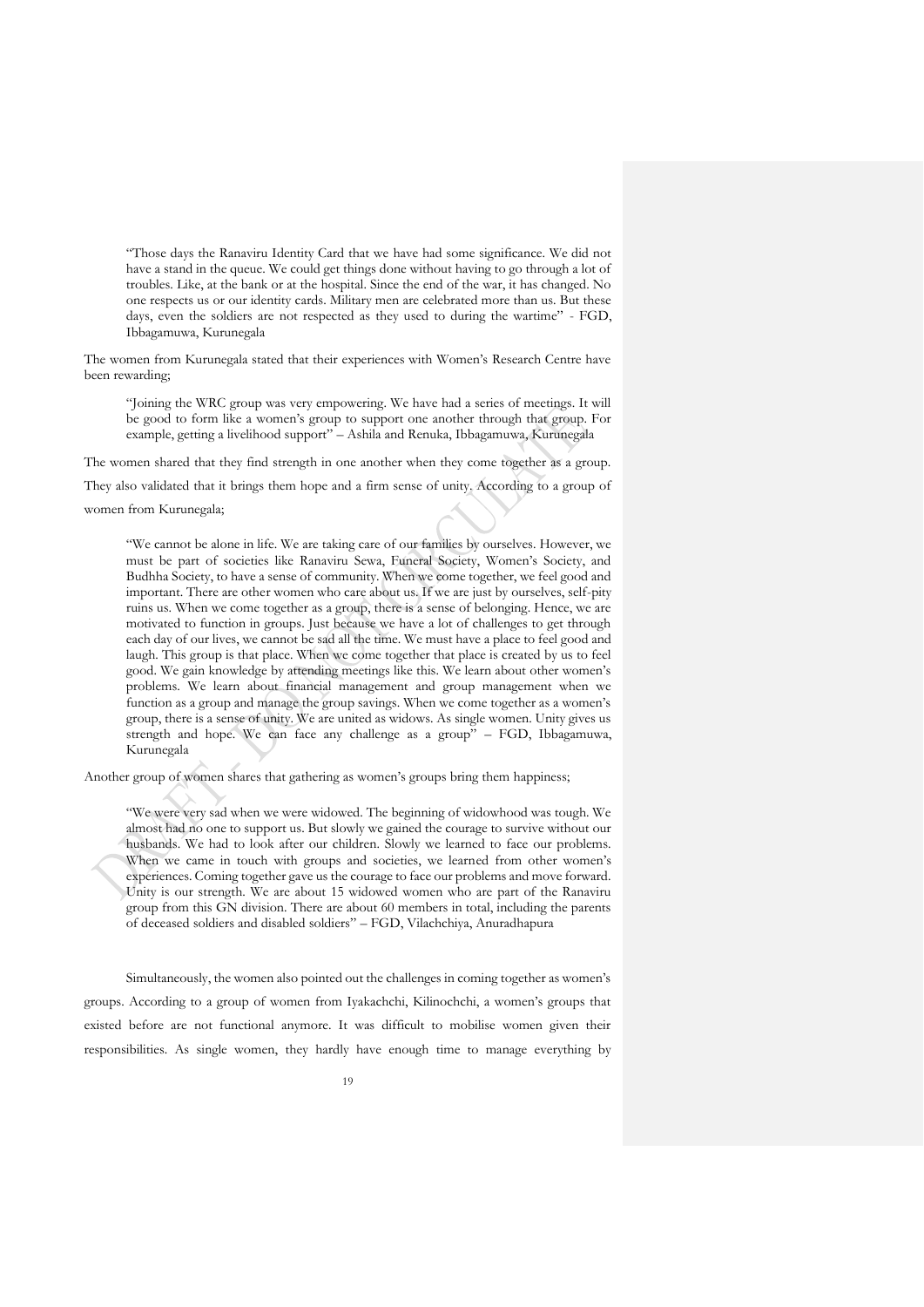ourselves. Making time for extra meetings is very difficult. However, they regularly attend WRDS meetings, which happens once a month. Other than that, they do not make time for anything else.

"We do not know how to get together as women that does not involve a saving. We have never come together as women's groups anything other than saving groups – like Samurdhi. We are unable to imagine it. If you tell us, what else we could do by coming together as women in groups, we could think about it. We also need support of all women. Everyone must understand that there will be some benefits to come together like this" – FGD, Iyakachchi, Kilinochchi

The women also pointed out existing fractures within the group members, like caste differences. In Ithavil, Kilinochchi, there seems to be a caste element that played a role in who could speak. Most women were not comfortable to speak up. They did not trust each other to speak out. They repeatedly mentioned that they are scared to speak up as they fear that it will not be treated as confidential with all participants.

At another discussion, the intersection of caste, vulnerability, and likelihood of giving bribes surfaced;

"Women hardly speak of their problems, especially when they are sexually abused or misused by men, they have trusted that would never harm them. There is definitely monetary bribery happening where govt officers take money to provide a service or when filling a govt post. Due to this corrupted system, the qualified ones do not get the jobs the deserve. I did not get the nurse job that I deserved. The government official said, if you pay us some money, you can get the government job quickly. Caste plays a major role in getting women together. We cannot mobilise without taking such issues into consideration" – FGD, Palai, Kilinochchi

There was also mentioning of trust issues among the members;

"It is difficult to speak about our problems. We do not have any space to speak about our problems. We hardly speak about our problems even with these groups. Trust is a big issue" – FGD, Palai, Kilinochchi

The trust issues with the formation of the group itself were also highlighted. For instance, when

speaking of Ranaviru Sewa, one of the staff members of the partner organisation added;

"I have done a small study. In that study, the military widows shared their frustrations with the society saying that their needs are not taken care of. They are called for meetings and made to wait for a long time. They shared that they are very disappointed by them. Because the benefits that they get are very minimal or close to nothing for the time they spent on meetings and coming together" – FGD, Kekirawa, Anuradhapura

Another group of women shared about lack of motivation to form in groups:

"Women are asked to mobilise in groups so that organisations can give a loan and/or offer livelihood support. As long as we know, this is the only purpose for mobilising women in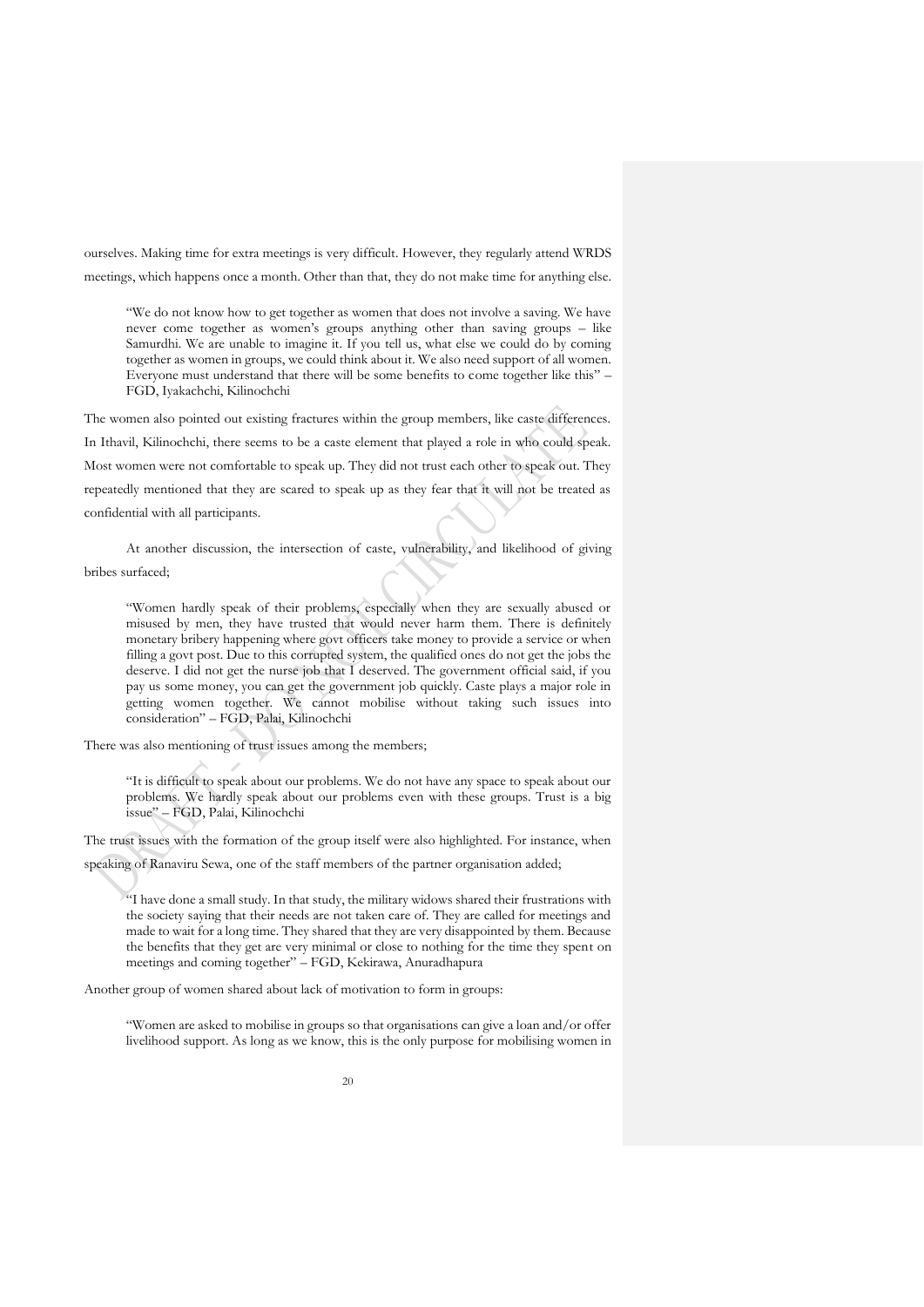groups. Our hope is that such efforts eventually bring us livelihood support. We come together like this to talk about our problems with the hope that our problems get visibility and organisations and the government offer us support based on such sharing" – FGD, Poonakary, Kilinochchi

In Kanugahawewa, Anuradhapura, there seems to be a generational gap between young and old women. The older women are not aware of the problems faced by young women. All are single women. Either widows or deserted by their husbands. Older women think that violence against women is not a problem in their village. But a young woman spoke of her experiences of living with a violent husband who eventually left her with two children. She is still fighting in the court to get maintenance from him. She said that older women know about her problems. She also said that there is no sense of justice in their village. Even the officials who must promote justice for all do not believe in justice.

"It is even more difficult for women to fight by themselves to establish something that is not there. When justice is not there, women tend to get it in the wrong way. We, women, have to be careful and be strong not to get diverted by such requests. However, it is very difficult. Everyday survival is difficult. Resisting an offer to give sexual favours for some money or services is also difficult. We must come together like this to speak about women's problems. Only then we could move forward as a group and find solutions. We could also support one another in whatever way possible" – FGD, Kanugahawewa, Anuradhapura

When speaking of their experiences with groups, women also shared their disappointments in terms of lack of access to justice in any form. For instance, the story of a woman from Vilachchiya, Anuradhpura, who has been deserted by a disabled soldier/husband, shows the complexities of her life as a single woman with a child who has no social support. The husband was abusive. She took care of him for a long time. He was bedridden. Over the years he became addicted to drugs and started to ill-treat her. About 18 months ago, she left him as she could not tolerate it anymore. Her sister gave a piece of land. Little by little she built a house on it. She has a small son. Even now, the husband family speaks ill of her for having left him. She encourages the son to visit his father. Because she does not want the son to not to know his father. However, her husband and her mother-in-law are not appreciative of it. Now, they are trying to take the house she has built. Once he has even tried to set fire on the house. She filed a complaint at the police. They did not act upon it as he is an ex-soldier and disabled too. Her narrative shows that the women expect some kind of a reparation process to be facilitated by groups that they are associated with.

Despite their challenges and frustrations, the women expressed a strong sense of desire to involve in women's organising for women.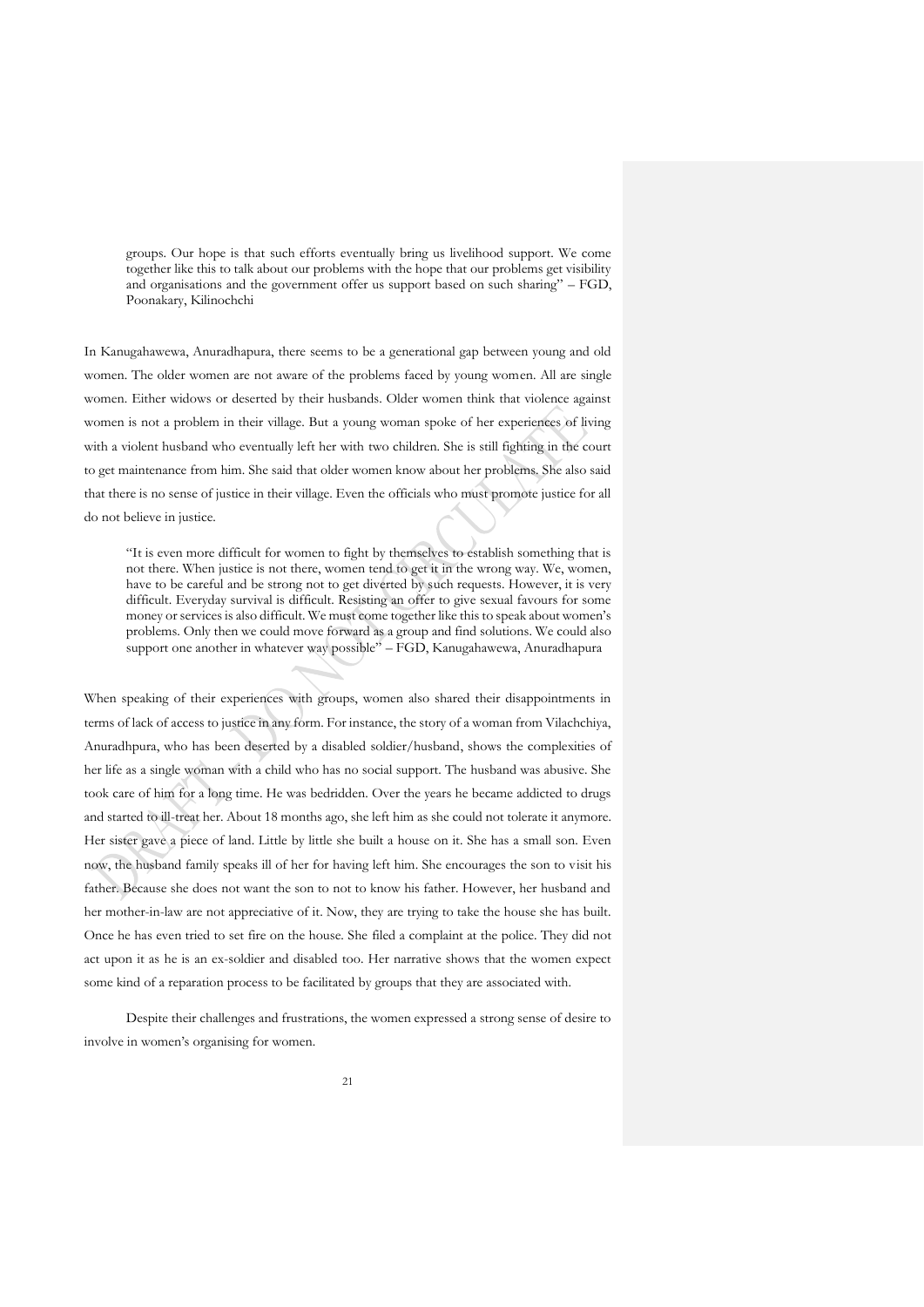"We must build trust and increase confidentiality when we come together to share our problems. Single women must be exclusive groups – all members of the group must know the purposes of gathering in groups – must know the history of an existing group – awareness is very important. We must believe that there is a use in gathering as a women's group" – FGD, Mudkomban, Kilinochchi

Two more women from the same location shared their views on the need for women's organising

in groups;

"A collective voice is more powerful than a single voice. We managed to mobilise and close down the liquor brewing in our neighbourhood. Some men do not like it. They know that we were the ones behind the closing down. But we cannot remain in fear. We must also think of our children. Their security is also compromised by our social work like this. But it is also something that we will not stop doing. It is good for self-motivation and being courageous. Also, important to build confidence. It is healing too – talking to another woman who has gone through similar experiences helps to heal our wounds. It helps to improve our leadership skills. We become better advocates to voice our issues. The more social work we do the more responsible we become. Since our childhood, we have taken roles of adults. We had no support. We had to be adults when we were children. We started to do the household duties when we were very young. I started to cook for the family at the age of nine. We were mostly taking care of our lives by ourselves. We are used it to. It has made us strong women. We hardly lived with our husbands. They are no more. Our lives go on. We have no time to feel sad. We used to cry a lot. Crying out aloud helps to deal with pain. Even now, when we feel very low, we cry" – Vaani and Mala, Mudkomban, Kilinochchi

# <span id="page-22-0"></span>**Desire for Women's Organising**

The strong desire for women's organising emerges from the notion that women's rights are human rights too:

"Soldiers battle in the battlefield. We, their wives, battle with the society. We are also heroes. But we are not celebrated as heroes. Only soldiers get celebrated like that. But we are the ones who have been managing everything at home and in the society in their absence. We are the fathers and mothers too. We play multiple roles. The responsibilities are endless. We suffer quite a lot, physically and emotionally. "Women cannot lose their strength. Women are strong and that keeps them going. If men have to go through what we go through, they will not be able to handle it. They are not strong like women. Women have the inner strength. When needed they become more powerful and face any situation. Women gain the strength from within. It is there in them. They just have to bring it out" – FGD, Kekirawa, Anuradhapura

Similarly, a sense of women's empowerment through power and self confidence was shared;

"Women must be empowered with power and self confidence that they could do. Coming together will motivate them to fight for their rights. Legal support must be made available to women too. Women have to show to the society that we are strong. We must not give up on us" - Premavathi and Sriyani, Anuradhapura town

The women envision the shared space for women's organising as empowering: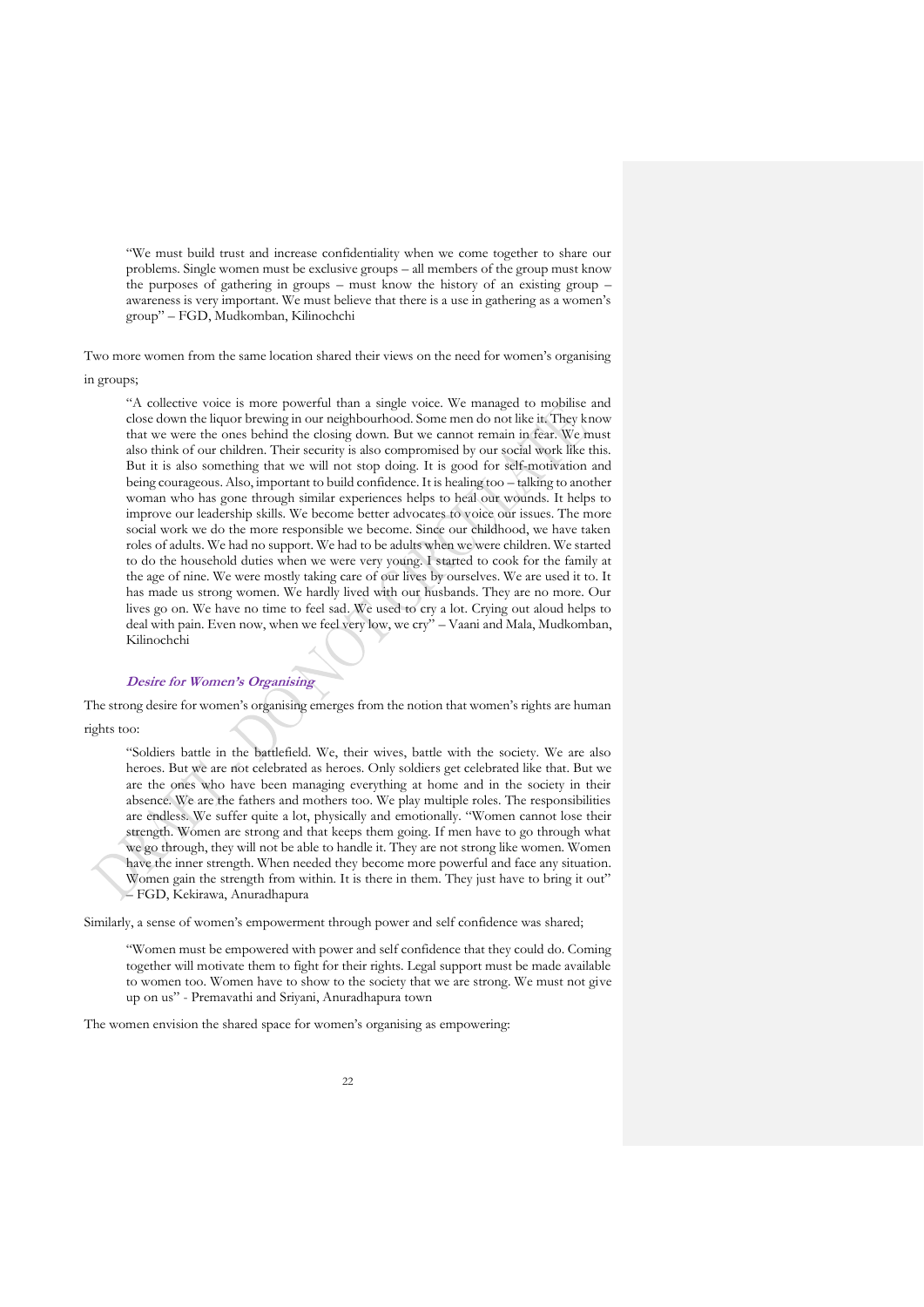"We do not have a place to meet like that. If that can be arranged, we would like to come together once a month at the least. It will help us to forget about our problems for a little while. Also, we can learn from one another and become stronger. We used to cry a lot at the beginning. We did not how to go on with our lives without the support of our husbands. But slowly we learned and we are still learning. We face problems on a daily basis. Coming together as a group like this will be very helpful to us" – FGD, Ibbagamuwa, Kurunegala

"Women coming together to solve a problem is always empowering. We try to help each other and move forward together as much as we could. It is very difficult. We live in poverty" – FGD, Vilachchiya, Anuradhapura

"A collective voice is more powerful than an individual voice. We could get to know about other women's problems. We will not tell our problems to strange women. This can be a space for us to come together as women and speak about our problems. We could support each other. When we ask men for help, there is a change for them to misuse or abuse us. Whereas asking women for help is much safer" – FGD, Mullaipoonga, Kilinochchi

The women want it to be consistent too, especially given that access to financial resource can

further complicate the lives of single women. Mallika's thoughts clearly captures these aspects;

"Women in our village function in groups and carry out livelihood activities. When we do work collectively, it is better for us to manage with our other responsibilities. As single women, there are lot of responsibilities to be fulfilled. We also conduct weekly public market to sell the products we produce. We have a good market. Women suffer from financial loans they get from small financial institutions. They just give loans. No one think about their repaying capacity. As a result, after a little while, women are unable to repay the loan. Some organisations approach us to work with women headed households. Later, they stop coming here. We are unable to contact them over the phone too" – Mallika, Iyakachchi, Kilinochchi

A group of young widows from Vilachchiya, Anuradhapura with small children said that they wish to be part of women's groups. Their desire is to seek support and be helpful to one another. They are finding it difficult to adjust to the recent change in their lives. They get no support from their families. At present they are not part of any groups as such. But they wish to. According to them, the main purpose is to come together to support one another and find economic ventures.

The participants of this mapping exercise seem to have a clear image of how they wish to come together in groups:

"To support women, first we need to organise them in groups. Also, have initial discussions with the GS to get their support. Without their support, we cannot function. We need to have good relationship with government officials. If they are unaware of any activity, some of them create problems. They do not like to keep them in the dark. It is also important to have groups at the village level. Having a common group for the entire DS division will not be practical for single women and women with special needs. It is also important to register these small groups. So that we can engage in activities to generate income, like the Ammachchi shop. We can also obtain revolving loan and function as an enterprise" – FGD, Kanagapuram, Kilinochchi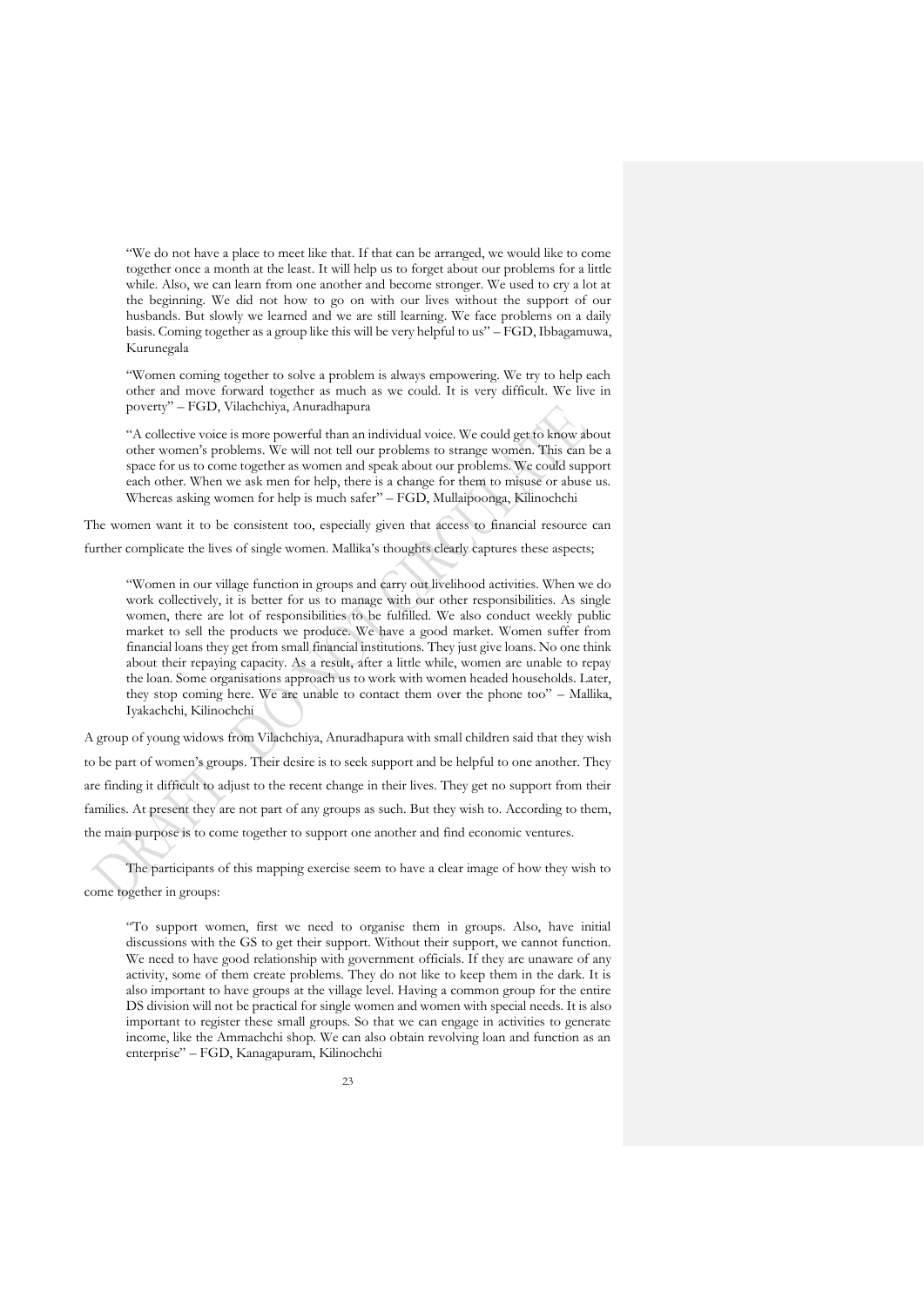Similarly, a group of women from Poonakary, Kilinochchi shared;

"Groups must be formed in each village. Combing villages in one group must be avoided. Because, there are many single women who need support in each and every village. Also, mobility of single is highly restricted. Therefore, gathering near where we live will increase the sustainability of these groups. People often look for benefits. If no material benefits, there will be less chances of sustaining any initiative"

In many cultures, women often come together in groups for a range of reasons. However, categorically they fit into two divisions. First is the formation of groups to obtain material benefits. An example is the *'chit group'*, which is an informal savings group where women participate in regular savings throughout the year. Every year, they share the savings with one woman who is unanimously selected by them (Karmakar, Mehta, Ghosh, and Selvaraj, 2011). Second is the formation of groups as women's organising – both formal and informal – to address social, cultural, economic, and political injustices against them. For instance, the Cloth Line Project, WECAN Campaign, One Billion Rising, and the Sri Lanka Campaign for Peace and Justice.

In a study on women's activism in the post-tsunami (December 2004) context in Sri Lanka, Perera points out the importance of coalition work amongst women's organisations that prioritised the task of increasing women's participation in decision making bodies of the reconstruction process and to respond to the calls of violence against women – even inside makeshift camps and temporary shelters. She mentions women's peace activism that should ideally bring women's rights activists from different ethnic backgrounds; however, does not go into details of it (Perera, 2007).

Similarly, Maunaguru points out, "traditionally women are viewed as helpless victims in the context of disasters. But what we witnessed generally in Sri Lanka as elsewhere was contrary to this popular view; women acted upon the consequences of disasters with great resilience and strength" (Maunaguru, 2007; 71). She supports her claim by showing that women's organisations not only focused on immediate relief assistance but also prioritised policy-related work where their activism had resulted in bringing changes in the national policies on land reformation and violence against women. She also emphasises on women's coalition work that had provided the space for collective activism. The experiences shared in this exercise validates these claims. Despite the challenges, including threats to lives, women have not only resisted an authoritarian state but also protested against dominations and celebrated their achievements too. They also substantiate the notion of women's empowerment argued by Kabeer mentioned earlier.

For instance, the following story on the formation of a women's group, illustrates the success of a single woman who mobilised women in her village that eventually gave birth to the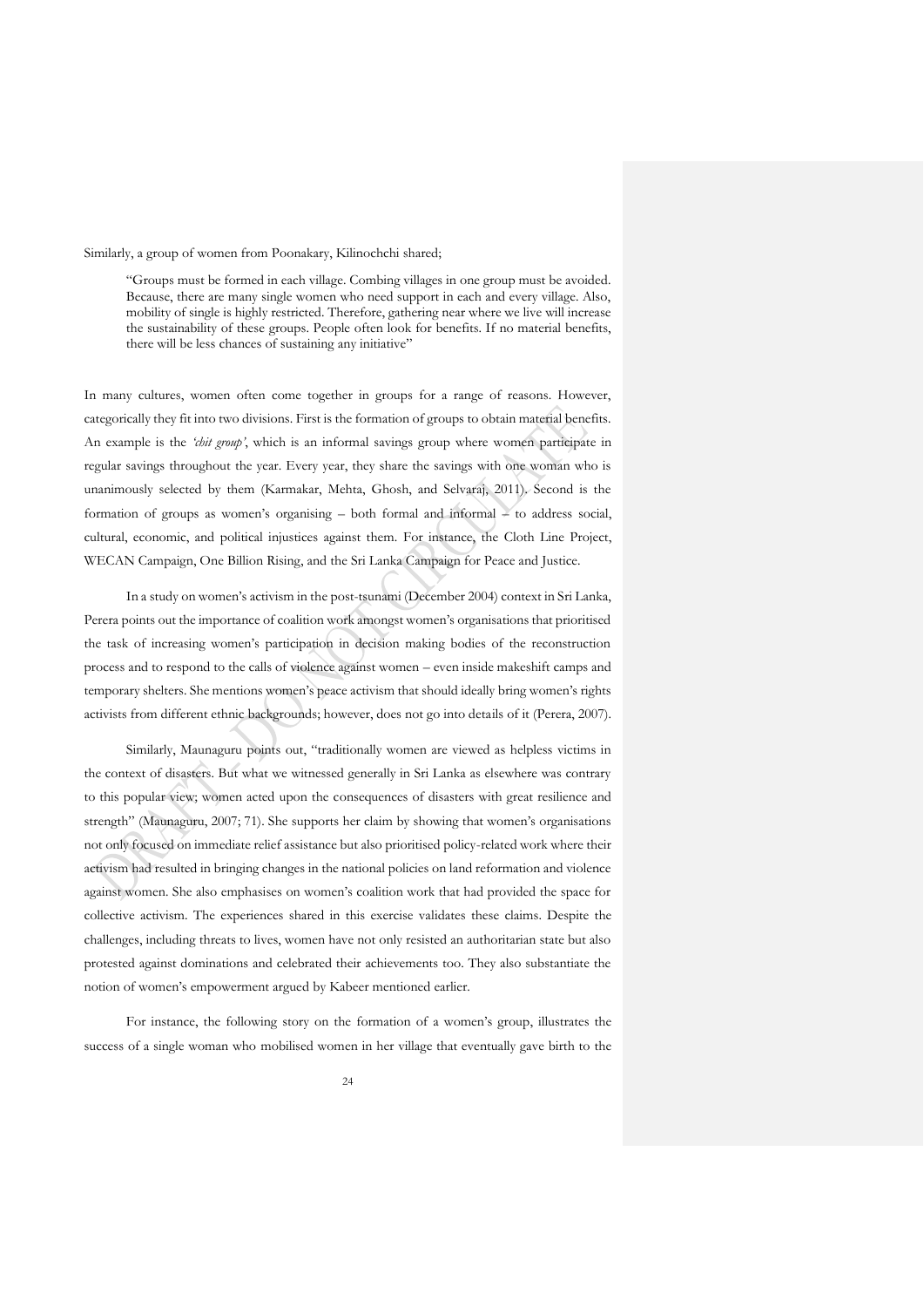women's group in Gonamariyawa, Anuradhapura in 2012. The mobiliser woman was 28 when she influenced seven other women and started a women's group, which is still functional. She is the president of this group. Here is their story shared by three women who were among the initial eight women to start this women's group;

"Our interest in women's rights brought us together. The women in our village suffer from different problems. For instance, financial struggles, unequal treatments, and violence in the household. We did not know what to do and who to reach out to. Coming together as a group of eight women at the beginning, made us to believe that there are others and we could do something about our problems. Eventually, we formed the society. We learned how to function as a group, where to go, and who to talk to in order to find solutions to our problems. We spoke about our problems with one another. Many women think that it is not appropriate to talk about their problem, especially when it comes to violence against women. We slowly changed that. The society is a space where women can come together to speak about their problems. When we reach out to the Grama Niladhari or any other officers as a group of women, they take us seriously. Fewer chances to ill-treat us or misbehave with us. Women like us who live in poverty do not have access to a steady income. Therefore, when we go to the officers to get some service done, they ask for sexual bribery. We do not have money to bribe them. So, they intend to get sexual favours from us. At the beginning, we used to come together to share our problems and frustrations. Eventually, we started to talk about how to find solutions to our problems. We began to develop our knowledge on women's rights and services that are available for women, especially single and widowed women. We started to engage in our own income generating activities. We went for different kinds of training, mostly on income generating activities. Gradually, we became trainers ourselves. It has been an empowering journey together with women like us"

One of them, who was widowed by her military husband had to wait for 8 years to get her husband's pension. A few times she had gone to the Saliyapura army camp with one of her older brothers. They asked her to come repeatedly. One time she had taken her daughter. After a few visits, the major of that camp asked her to come alone. He had said, 'come alone. I will help you'. She stopped going there after that. She knew that he was expecting something else from her. She said, "I had never been to anywhere by myself. How could I have gone to the camp alone? I did not like the way he asked me to come alone".

She was 28-year-old when this incident had happened. Now she is 50. Due to the inappropriate conduct of that army officer, she did not get the pension for eight years. She could not send her older son to school. That had affected her a lot. She gave up on the pension until one of her relatives joined the army from her village. He helped her to get the pension without having to face the major who wanted to meet her alone. She had not shared this incident even with her mother. She was ashamed to share that something of this sort has happened to her. Eventually, she joined this group of women. She was one of the first eight women who came together to start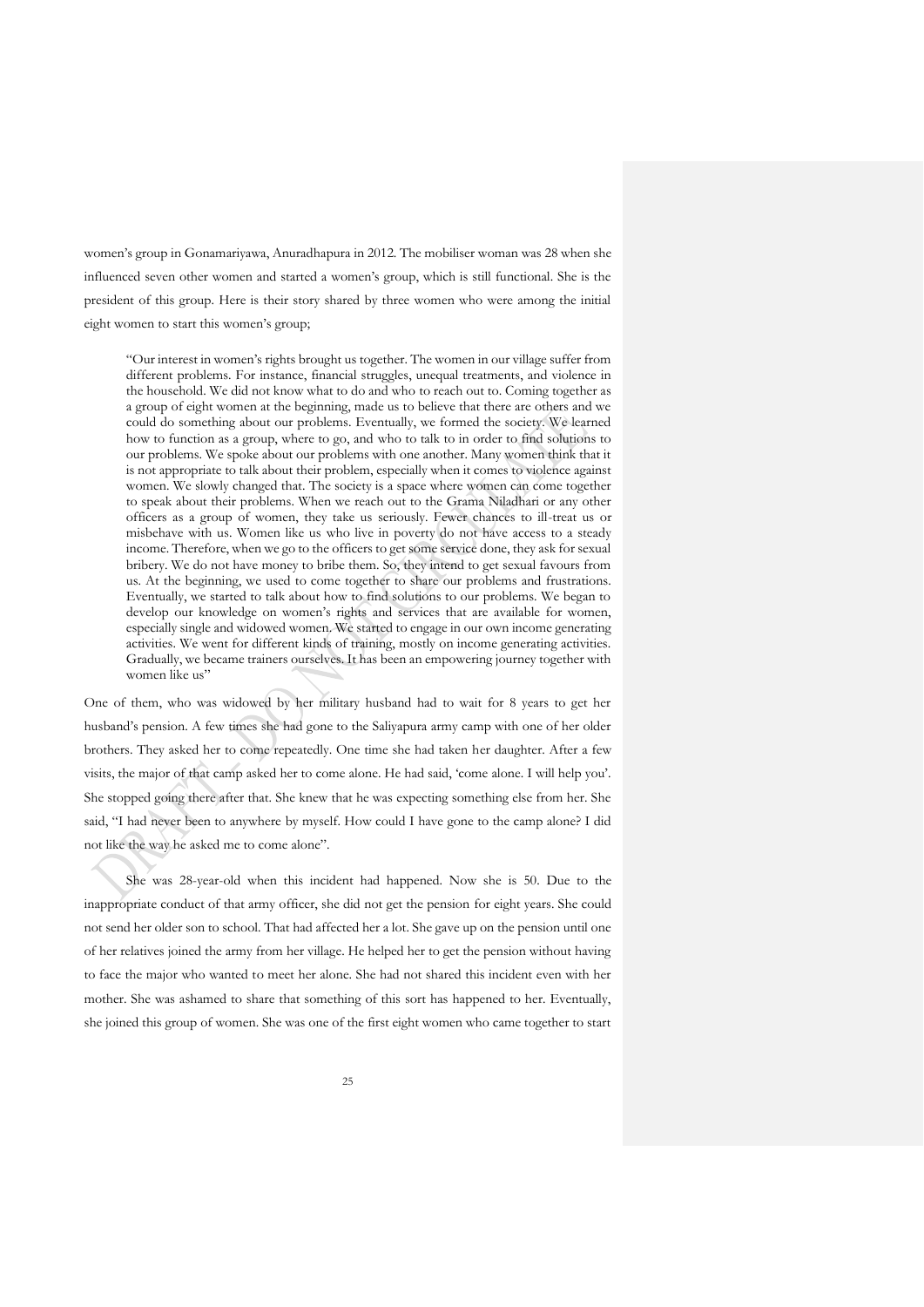the group. She felt comfortable to share this incident with the women. Apparently, the pension was not back dated to those eight years that she did not have access.

It appeared that women do not have information on what is the difference between a salary and a pension. All they know is that the pension is significantly less than the salary. There seems no transparency of the transition from getting a salary to getting a pension. After they had formed the group, through RPK, this group has access to different kinds of training offered by various organisations such as FOKUS, CIDA, and Task Force (they are regular participants of the task force).

As for challenges, it is the experiential knowledge that they gain from one another is keeps them strong to face any challenge in life. Someone else would have gone through it before them. According to them, sharing helps to learn from one another. It also helps to identify more ways to face a challenge or similar challenges.

"For instance, when one of us has a problem that needs to be shared with the Grama Niladhari, we first share among us and plan how we are going to address with the officer. Then we go as a group of three or four. We do not go alone"

When speaking of sexual bribery, the three women show that it is a challenge that they are ready to face while recognising that it is a highly sensitive subject to raise in public;

"Some women in our village do not understand that they are being targeted to get some sexual favours. The level of education is very low. They are unable to stand strong against such problems against them. We have to slowly increase the level of awareness among such women. We have to work on the issue of sexual bribery. Mostly, young women are being targeted. We must speak about it. Only then issues will come out and we will be able to deal with it. It is still a tabooed subject. But we have to slowly change it"

"…we can organise exchange visits to other CBOs in Anuradhapura and outside of Anuradhapura too. While building rapport with other CBOs, we must share our interest to work on sexual bribery and make it as one of the important mandates to be addressed by the network. It is a new topic. Not many people speak about it. Not many women feel comfortable sharing their experiences. It will take time. But slowly we must move towards our goals"

Another inspiring experience comes from a woman who has paid the price for being socially active, yet wishes to engage in women's organising in the future. Shanthi is a 38-year-old woman with three children. She lives on an isolated plot of land Mullaipoonga, Kilinochchi. Her husband left her in 2010 soon after he got her pregnant with their third child. The older son goes for daily labourer job. She feels very unsafe. She rears chicken. The older son also rears some pigeons and sell them. They have a small home garden too. She goes to the mental health clinic every month at Kilinochchi hospital. She was the president of the women's group started by Sirakugal. She is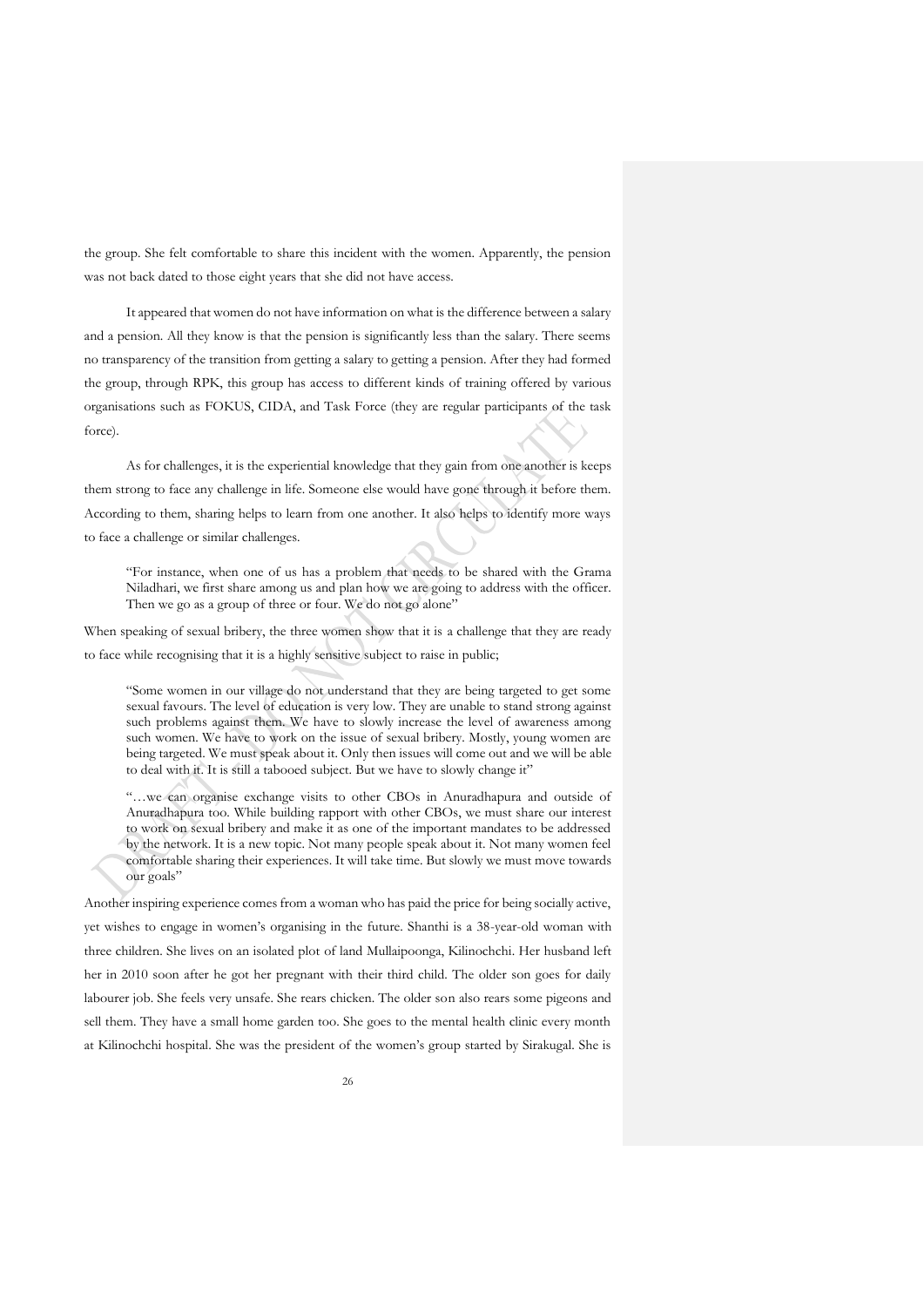the treasurer of WRDS women's group. She was very active and worked for the development of her village. However, a recent incident plotted against her by the people who brew illicit liquor close to her house has deeply caused her physical and psychological harm. When she was advocating to stop the illicit liquor brewing, those who benefit from this business have set fire to the Palmyra trees in the backyard. It had also damaged their one and only toilet. It happened a few months ago. The toilet is unusable. They go to the bush at the back of the house, which is not safe either. She feels very insecure. When the children go to school and work, she locks herself inside the house and does not come out until they return home.

Shanthi thinks that women are scared to do any work for the community. This has to change. Women must come together as this is always strengthening. She likes to re-join a women's group as her activities have been put on hold after the incident. She feels that there is a need for all single women headed households to be united with one another. They could do activities together. Indulge in income generating activities together and share the profit. Also, they could keep one another safe. They do not have to be left alone. The women can also voice their problems together. So that no single woman is targeted alone by the perpetrators.

Shanthi likes to re-establish the group that Sirakugal had started. They were called Malligai group. They used to meet regularly and engage in home gardening. They also acted in dramas and other cultural events, which helped them to laugh. They played games. These were women's social entertainment. She wants to re-organise them and do more activities that promote unity among them.

Similarly, Malar points out the financial inequality that women face in the society. She thinks that mobilising women in groups where the main purpose can be to enhance their finaicnal wellbeing, however, not limited by it. Malar too proposes to remobilise an already existing group;

<sup>&</sup>quot;Women get less wages for the same job done as men. They do not get enough financial recognition for all their hard work. So, it is important to have financial security for women, which will take care of many issues that they face. Already suffering women do not have time or the energy to participate in meetings without a substantial benefit, like some kind of an assistance to ease their financial burden. If we were to mobilise them, we need to offer them a few solutions to their problems, mainly, the financial struggles to make their lives a little better. They will come for training workshops. We can give them leadership skills. The existing groups can be strengthened. We are 25 women in our group. I am sure there are more single women headed households. We need to gather information from the GS and mobilise them too. New groups must be formed. But we must keep all our previous learning in mind when planning to mobilise new groups" – Malar, Mawadiyamman, Kilinochchi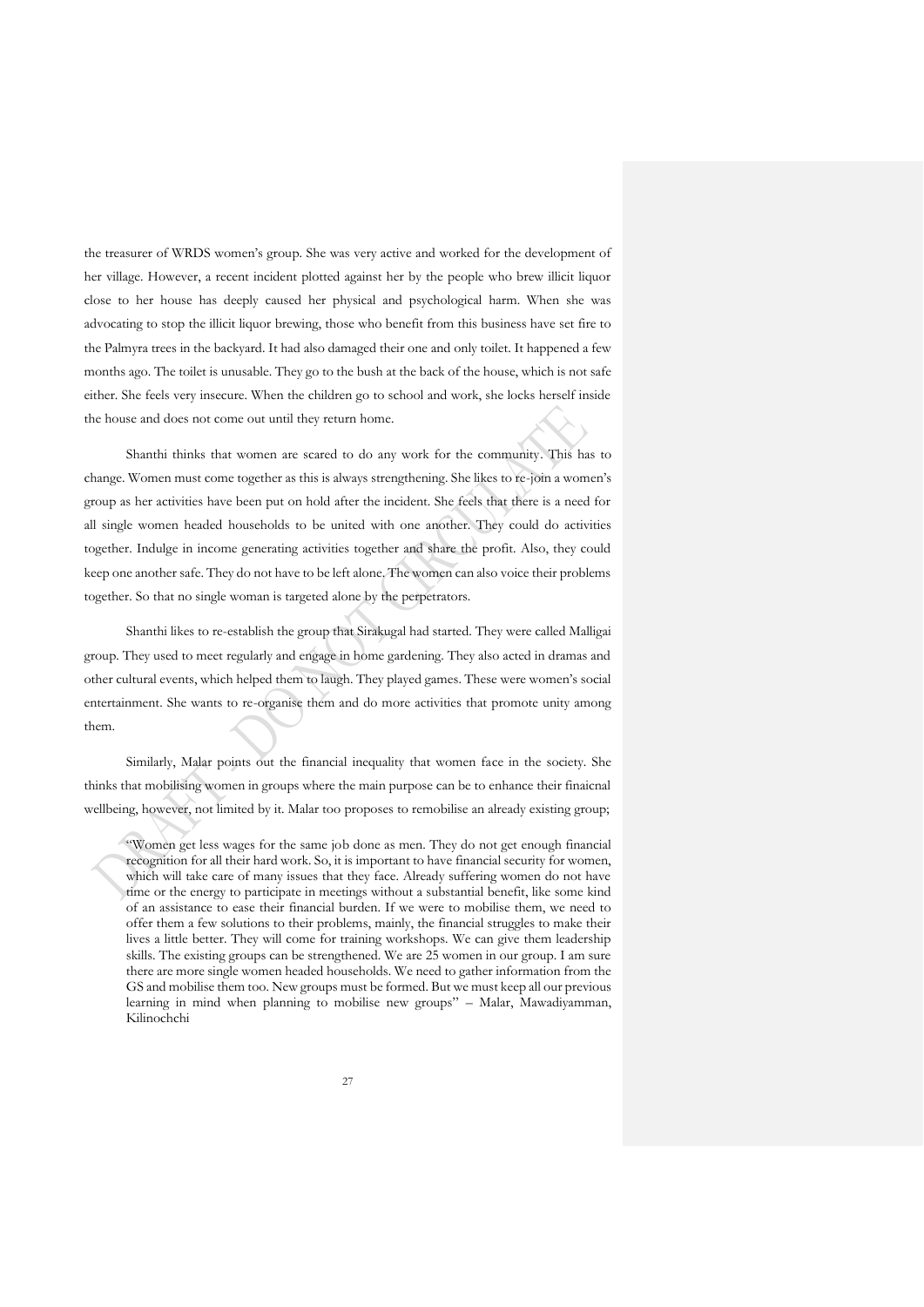In a study conducted by Linda Nabuya Okello (2011) to understand the characteristics and performances of self-help groups in Kenya, Okello defines SHGs as;

"Self-help groups are informal groups of people who come together usually for the purpose of saving together and borrowing from one another in a rotational manner, and also sharing news, ideas and also helping each other out in terms of need" (Okello, 2011; 1)

This mapping exercise validates that women are not passive receivers of discriminatory practices. They are also active agents of change that they wish to bring. They find different ways to address discriminatory practices. According to the women from Anuradhapura, Kilinochchi, and Kurunegala, women's groups mobilise to voice their needs and concerns with the hope to find solutions. They wish to obtain trainings on leadership skill, coping strategies, stress management, various income generating activities, financial management, developing good business plans, accountability and transparency aspects of group functions, advocacy strategies, analytical skills, communication skills, empathetic listening skills, motivational skills, Tamil language skill, interpersonal relationship building skills, and effective mobilisation.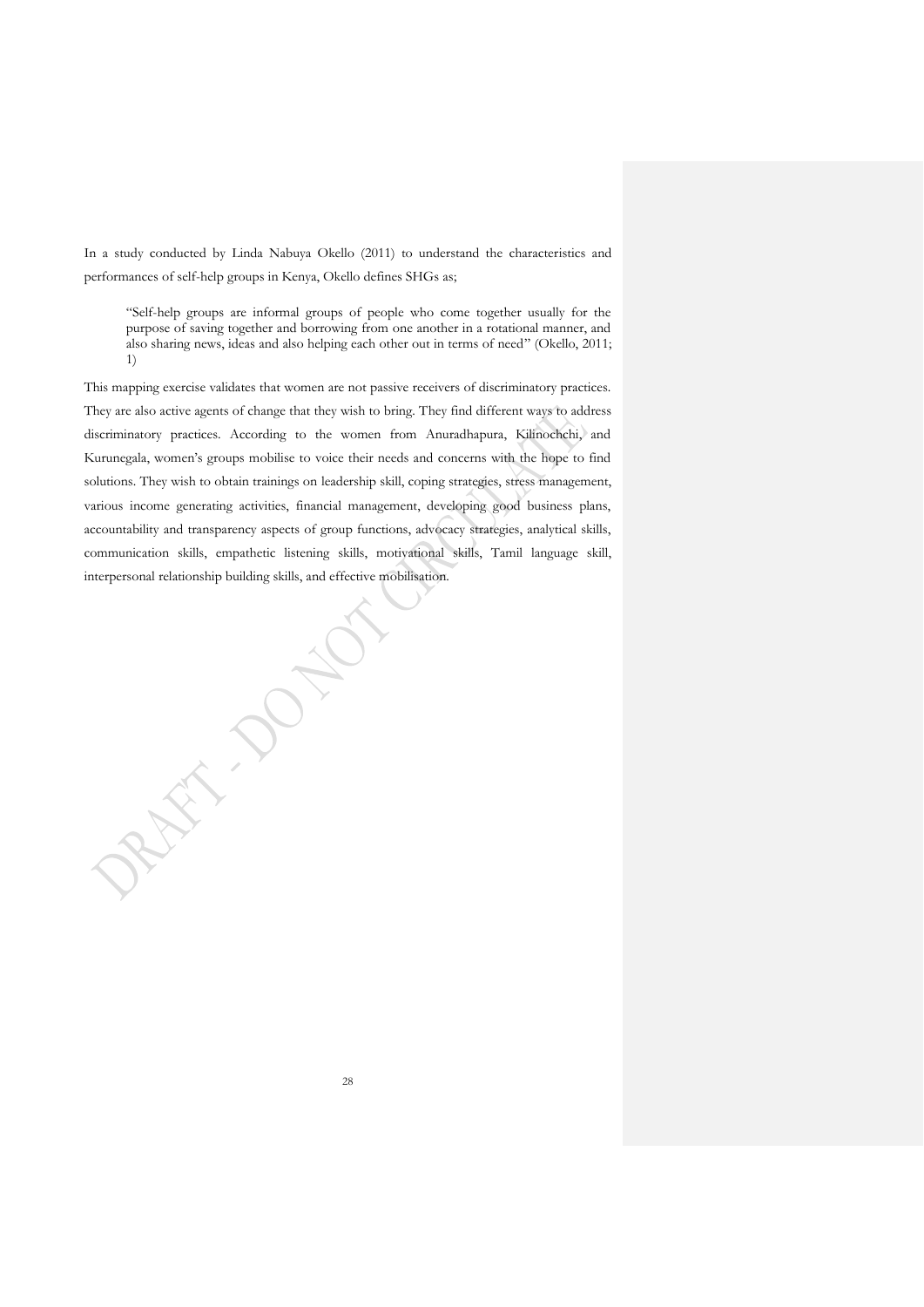#### <span id="page-29-0"></span>**RECOMMENDATIONS**

The following recommendations emerge from the experiences of single women headed households. Hopefully, they help to move forward with this particular intervention project that aims to bring positive changes in the lives of single women, their families and communities.

#### <span id="page-29-1"></span>**Values**

- ✓ A holistic approach to women's empowerment must govern all SHGs
- ✓ All activities must reassure that women's rights are human rights
- $\checkmark$  The scope of SHGs must always remain beyond financial or monetary values
- $\checkmark$  Every member of the SHGs must be treated as autonomous humans with dignity
- $\checkmark$  Mixed or homogenous SHGs must come up with their own guiding principles that ensures ownership
- $\checkmark$  Social mobilisation and advocacy must be part of the overall purpose of the SHGs
- $\checkmark$  Zero tolerance for corruption, violence, and hate speech of any kind

#### <span id="page-29-2"></span>**Functions**

- $\checkmark$  All activities ensure women's rights and the interests of women decided by the women themselves
- ✓ The purposes of SHGs must be developed by the women themselves, if possible, with the support of women's rights organisations
- ✓ A regular meeting pattern must be established
- $\checkmark$  A profile of SHGs must be created and regularly updated
- $\checkmark$  The SHGs must continue to add value to each member to maintain sustainability
- ✓ Skill development trainings must be available to all members with regular intervals to strengthen the SHGs
- ✓ Leisure activities must be promoted with the intention to expand the social spheres of women
- $\checkmark$  Discussions on general topics other than everyday issues of women must be regularly held
- $\checkmark$  The SHGs must be critical of themselves as well as their functions
- $\checkmark$  Overall wellbeing of each member of SHGs must be noted and prioritised
- ✓ Activities to motivate all members and sustain the SHG must be carefully strategised and implemented
- ✓ Sustain community participation by reassuring action-oriented thinking towards social justice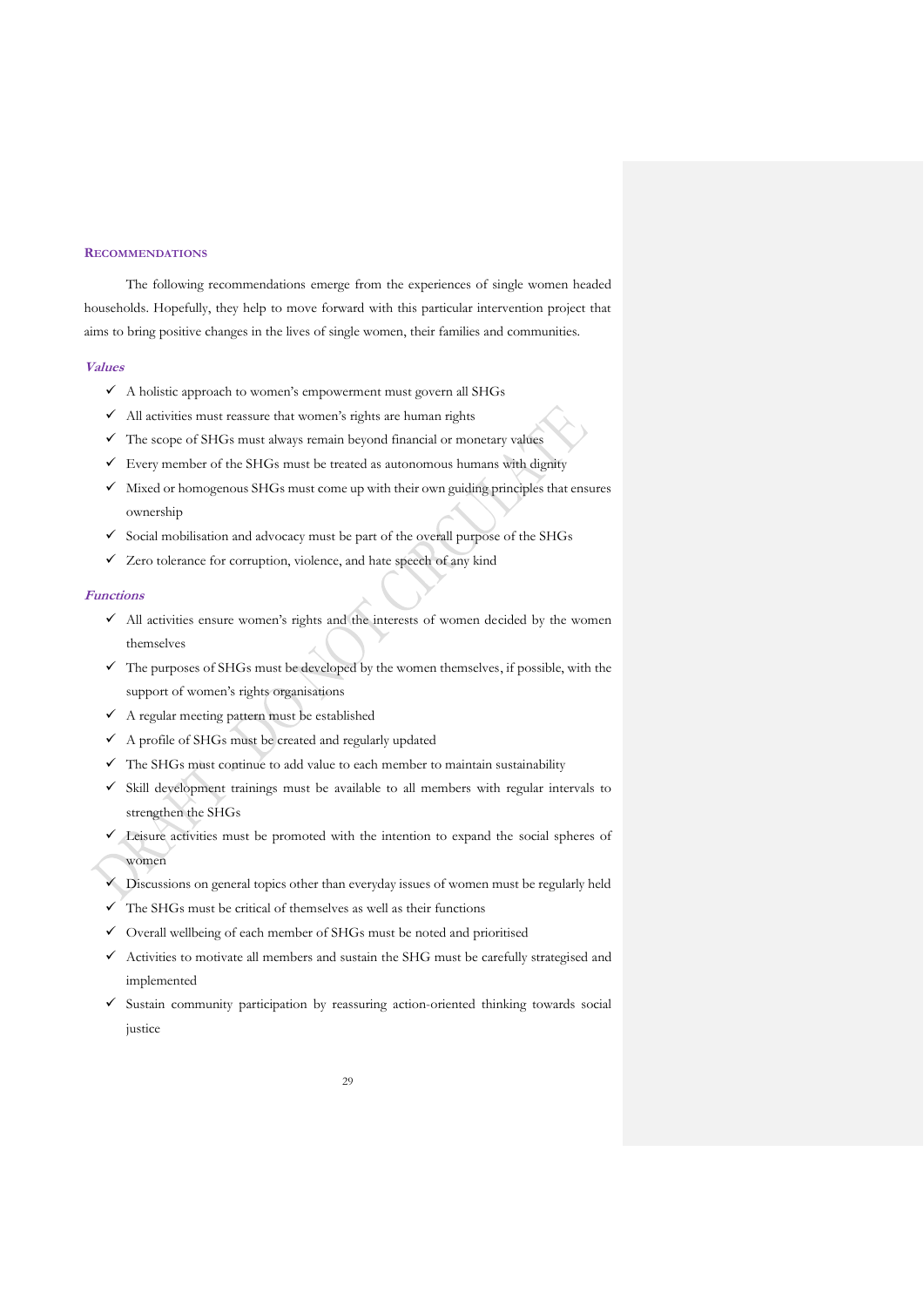- $\checkmark$  The SHGs must identify other groups and networks with similar values and functions and expand their networks and scopes of actions
- ✓ Each SHGs must develop their own grievance mechanisms and ensure their effectiveness
- ✓ Economic interventions must promote local products and marketing strategies must be identified to develop community-based markets

# <span id="page-30-0"></span>**Approaches**

- ✓ The formation and functions of self-help groups must recognise the long history of women's rights activism in the country and must not limit the scopes of women's activism
- ✓ Women's rights centred psychosocial wellbeing must be promoted through intervention programmes instead of always prioritising the needs and wellbeing of children and other family members first before the women themselves
- $\checkmark$  A holistic understanding of factors that hinder women's empowerment and emancipation must be established and regularly updated
- ✓ Ongoing search for community development through women's empowerment and participation
- ✓ Differences of beliefs will always be respected by all members of SHGs
- $\checkmark$  No one will be discriminated against based on their identities
- $\checkmark$  The principles of do no harm will be prioritised at all times

REFE

 $\checkmark$  Each member of SHGs must be aware of its values, purposes, functions, and approaches